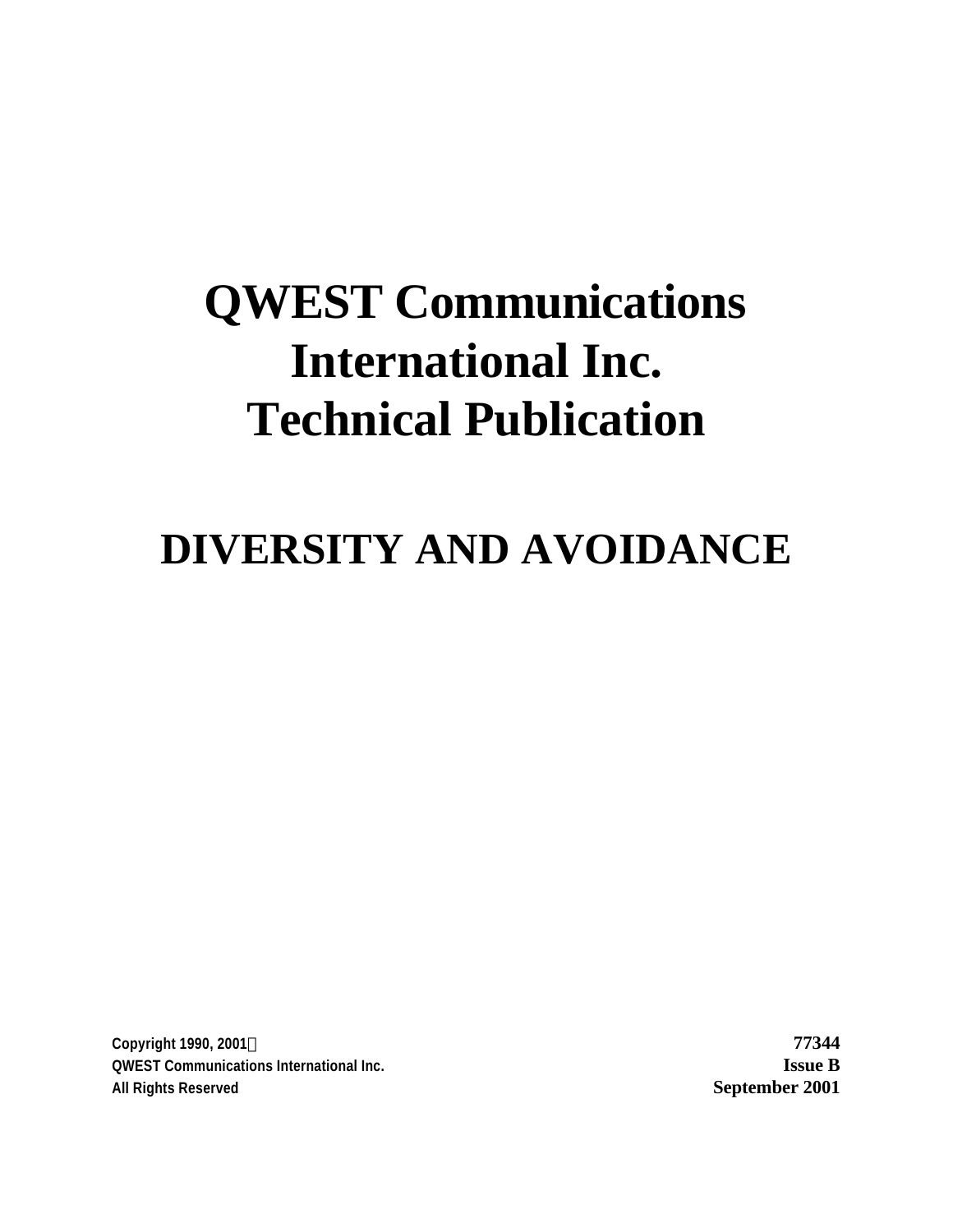## **NOTICE**

This document describes QWEST Diversity and Avoidance service enhancement options, offered by QWEST Communications International Inc. appropriate for the majority of applications. Sufficient technical detail is provided to allow a customer, such as an Interexchange Carrier or End-User, to select and order the appropriate options to enhance the reliability of the end-to-end communications circuit. It is not the intent of this document to provide specific ordering information, but to describe the technical features of this service enhancement. Diversity and Avoidance paths are provided via the provision of additional, separately identified (numbered) circuits, legs and/or telephone numbers.

QWEST Communications International Inc. reserves the right to revise this document for any reason, including but not limited to, conformity with standards promulgated by various governmental or regulatory agencies; utilization of advances in the state of the technical arts; or to reflect changes in the design of equipment, techniques, or procedures described or referred to herein.

Liability to anyone arising out of use or reliance upon any information set forth herein is expressly disclaimed, and no representation or warranties, expressed or implied, are made with respect to the accuracy or utility of any information set forth herein.

This document is not to be construed as a suggestion to any manufacturer to modify or change any of its products, nor does this publication represent any commitment by QWEST Communications International Inc. to purchase any specific products. Further, conformance to this publication does not constitute a guarantee of a given supplier's equipment and/or its associated documentation.

Future issues of Technical Publication 77344 will be announced to the industry at least 45 days prior to the issuance date. This notice, which will come through our standard customer notification channels, will allow the customer time to comment on the proposed revisions.

Ordering information for QWEST Technical Publications can be obtained from the Reference Section of this document.

If further information is required, please contact:

QWEST Communications International Inc. Manager – New Services Planning 700 W. Mineral Ave. MN-F15.15 Littleton, CO 80120 (303) 707-7107 (303) 707-9497 Fax # E-mail: jhsmit2@qwest.com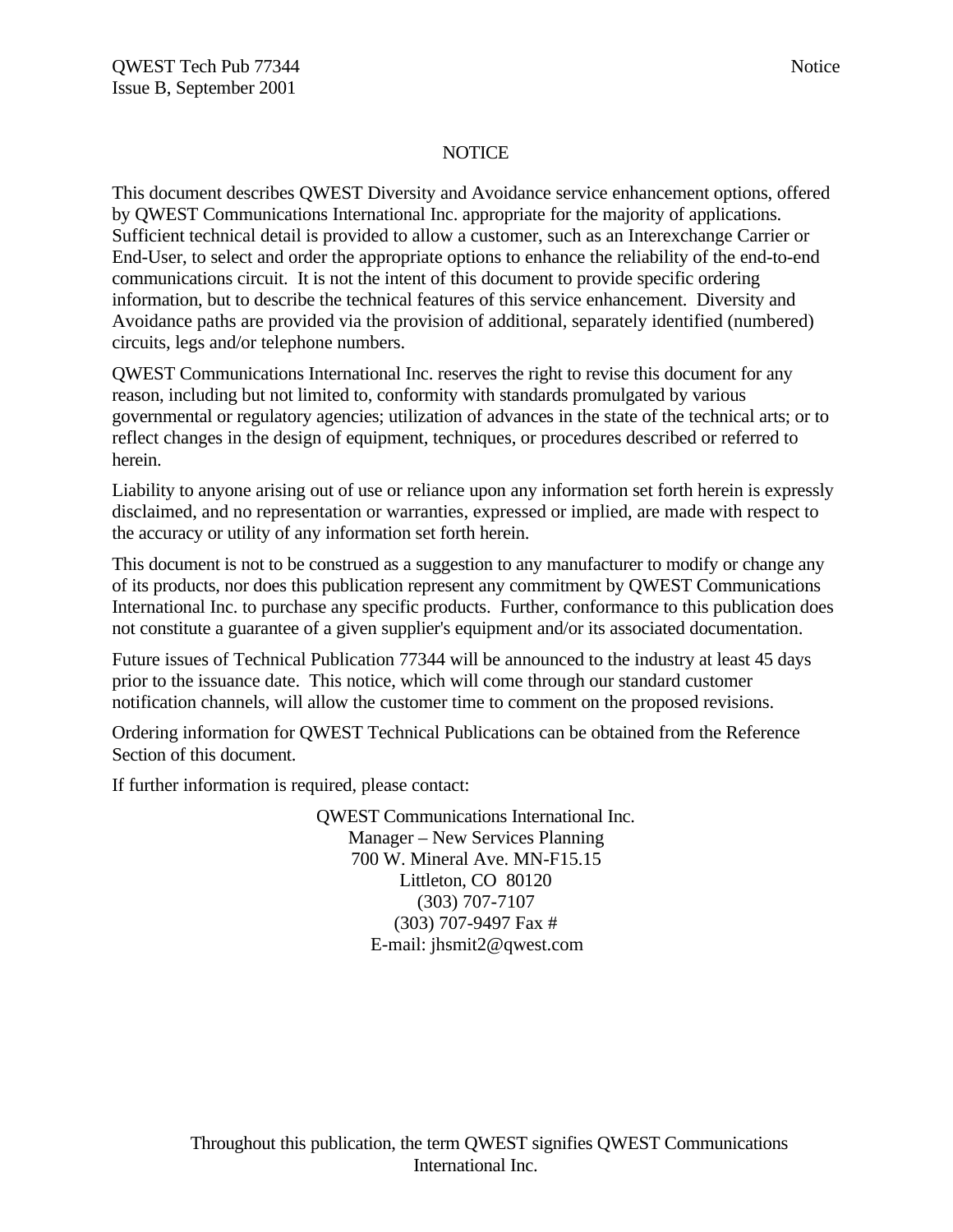#### **COMMENTS on PUB 77344**

#### PLEASE TEAR OUT AND SEND YOUR COMMENTS/SUGGESTIONS TO:

QWEST Corporation Manager – New Services Planning 700 W. Mineral Ave. MN-F15.15 Littleton, CO 80120 (303) 707-7107 (303) 707-9497 Fax # E-mail: jhsmit2@qwest.com

Information from you helps us to improve our Publications. Please take a few moments to answer the following questions and return to the above address.

| The technical parameters of our service?<br>YES<br>$NO$ <sub>——</sub>     |
|---------------------------------------------------------------------------|
|                                                                           |
| Was the information accurate and up-to-date?<br>YES<br>$NO$ <sub>——</sub> |
| Was the information easily understood?<br>YES NO                          |
| Were the contents logically sequenced?<br>YES<br>NO                       |
| Were the tables and figures understandable and helpful<br>YES NO          |
| Were the pages legible?<br>YES<br>NO.                                     |

If you answered NO to any of the questions and/or if you have any other comments or suggestions, please explain:

\_\_\_\_\_\_\_\_\_\_\_\_\_\_\_\_\_\_\_\_\_\_\_\_\_\_\_\_\_\_\_\_\_\_\_\_\_\_\_\_\_\_\_\_\_\_\_\_\_\_\_\_\_\_\_\_\_\_\_\_\_\_\_\_\_\_\_\_\_\_\_\_\_\_ \_\_\_\_\_\_\_\_\_\_\_\_\_\_\_\_\_\_\_\_\_\_\_\_\_\_\_\_\_\_\_\_\_\_\_\_\_\_\_\_\_\_\_\_\_\_\_\_\_\_\_\_\_\_\_\_\_\_\_\_\_\_\_\_\_\_\_\_\_\_\_\_\_\_

|                         | (Attach additional sheet, if necessary) |
|-------------------------|-----------------------------------------|
|                         |                                         |
|                         |                                         |
|                         |                                         |
| <b>Telephone Number</b> |                                         |
|                         |                                         |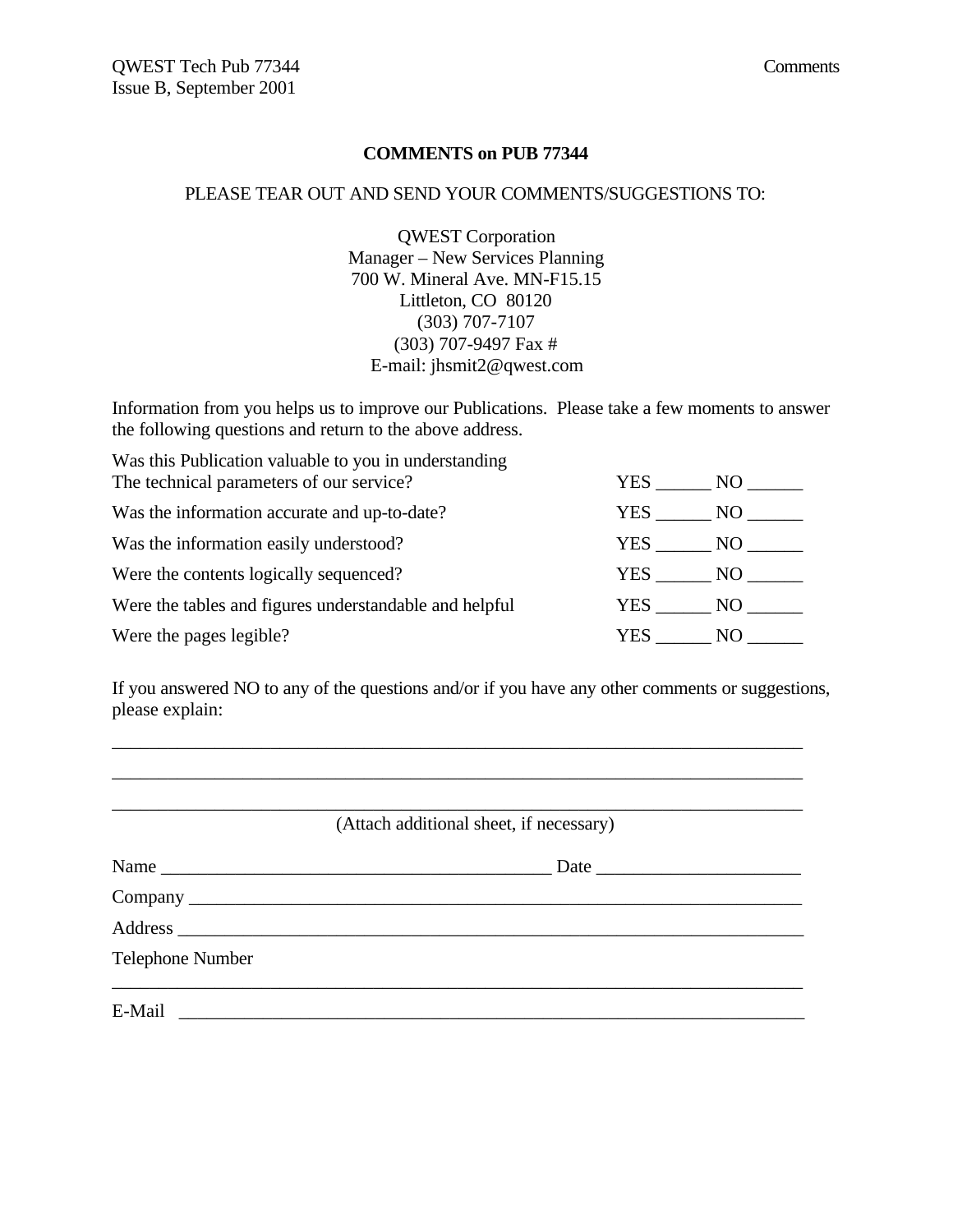|                  |                          | <b>Chapter and Section</b><br>Page |  |
|------------------|--------------------------|------------------------------------|--|
| 1.               | 1.1<br>1.2.<br>1.3       |                                    |  |
| 2.               | 2.1<br>2.2<br>2.3        |                                    |  |
| 3.               | 3.1                      |                                    |  |
| $\overline{4}$ . | 4.1<br>4.2<br>4.3        |                                    |  |
| 5.               | 5.1<br>5.2               |                                    |  |
| 6.               | 6.1                      |                                    |  |
| 7.               | 7.1<br>7.2<br>7.3<br>7.3 |                                    |  |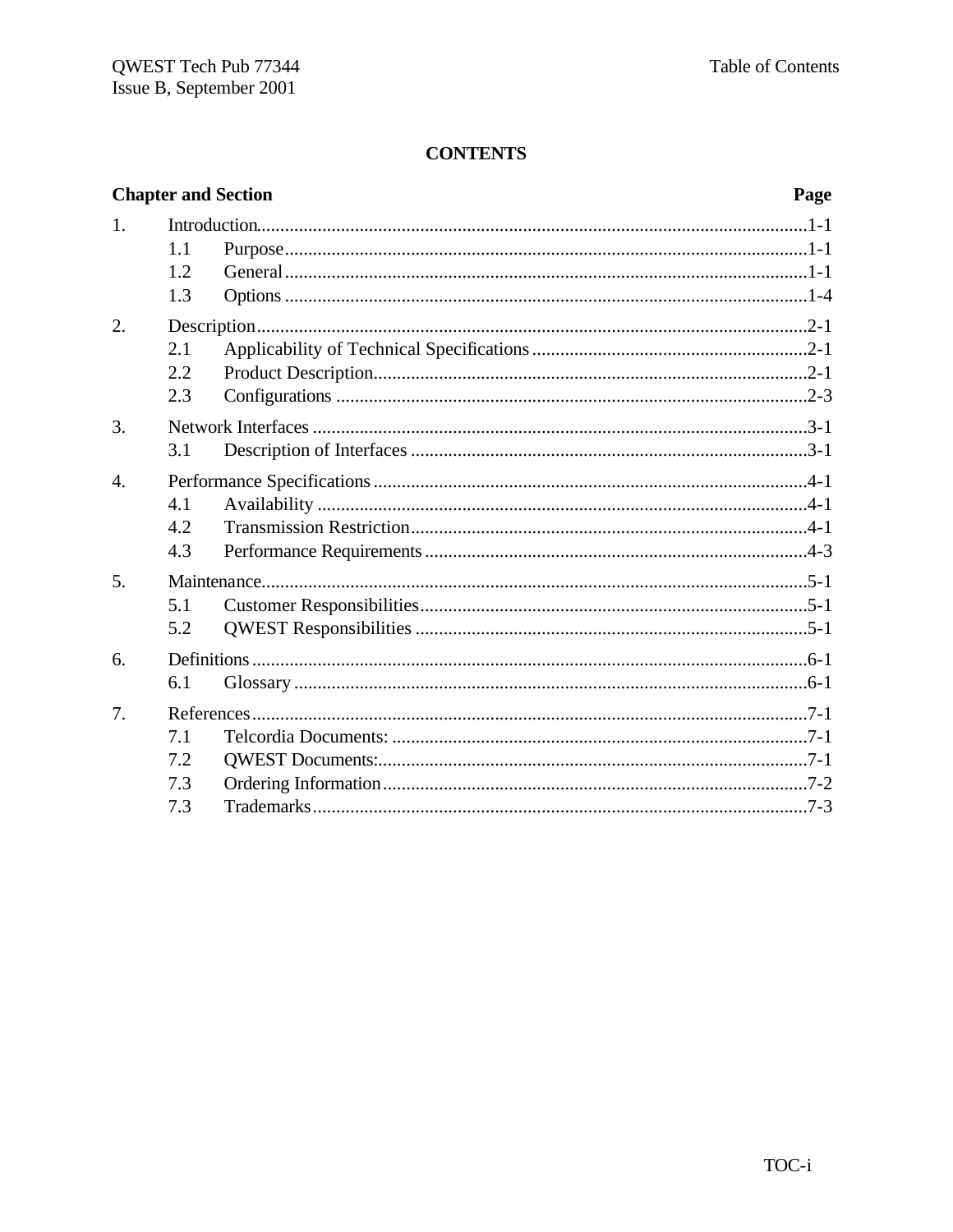## **CONTENTS** (Continued)

| <b>Figures</b> |  | Page |
|----------------|--|------|
| $1-1$          |  |      |
| $1 - 2$        |  |      |
| $1 - 3$        |  |      |
| $1-4$          |  |      |
| $1 - 5$        |  |      |
| $1-6$          |  |      |
| $2 - 1$        |  |      |
| $2 - 2$        |  |      |
| $2 - 3$        |  |      |
| $2 - 4$        |  |      |
| $2 - 5$        |  |      |
| $2 - 6$        |  |      |
| $2 - 7$        |  |      |
| $2 - 8$        |  |      |
| $2-9$          |  |      |
| $4 - 1$        |  |      |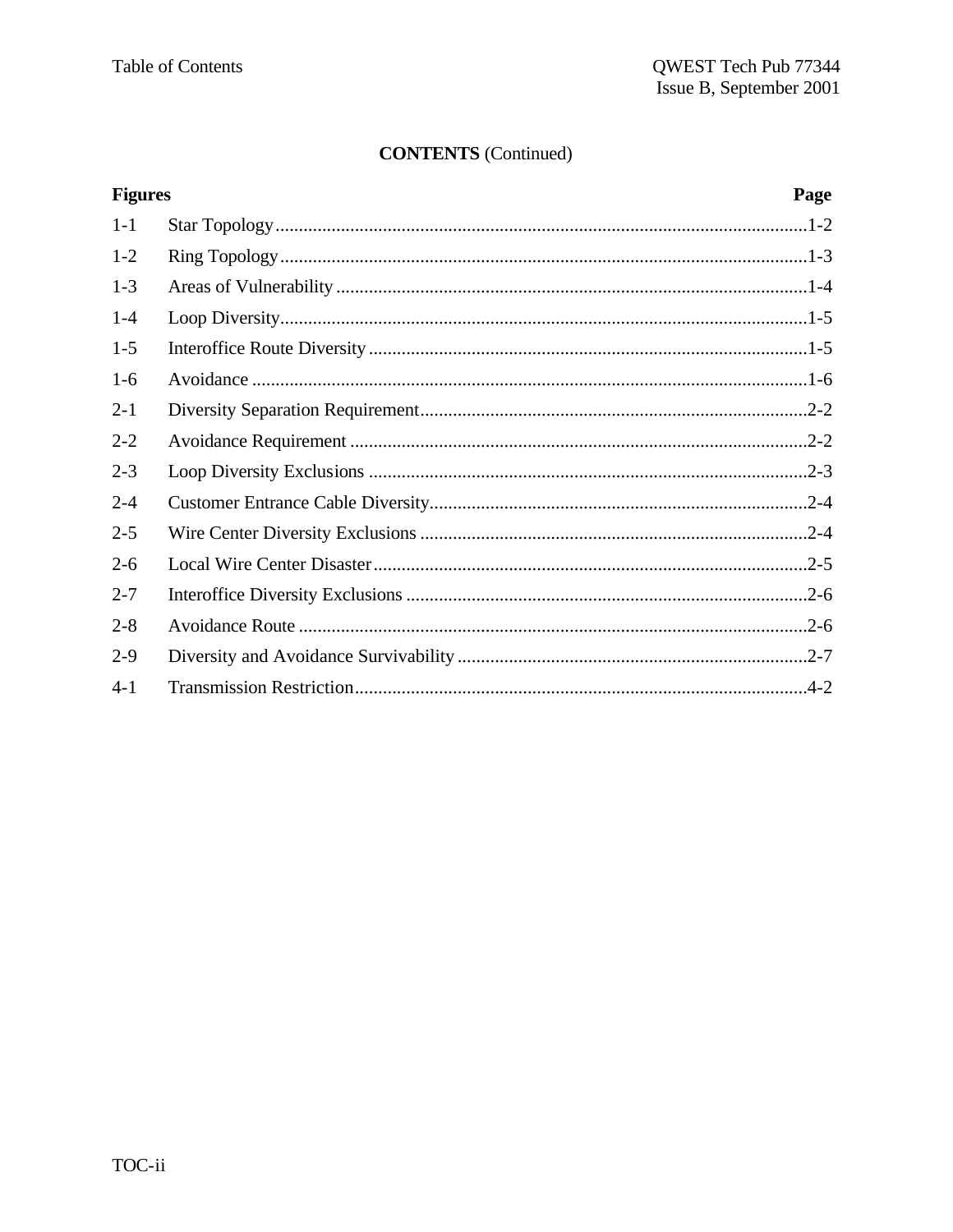## **Chapter and Section**

## Page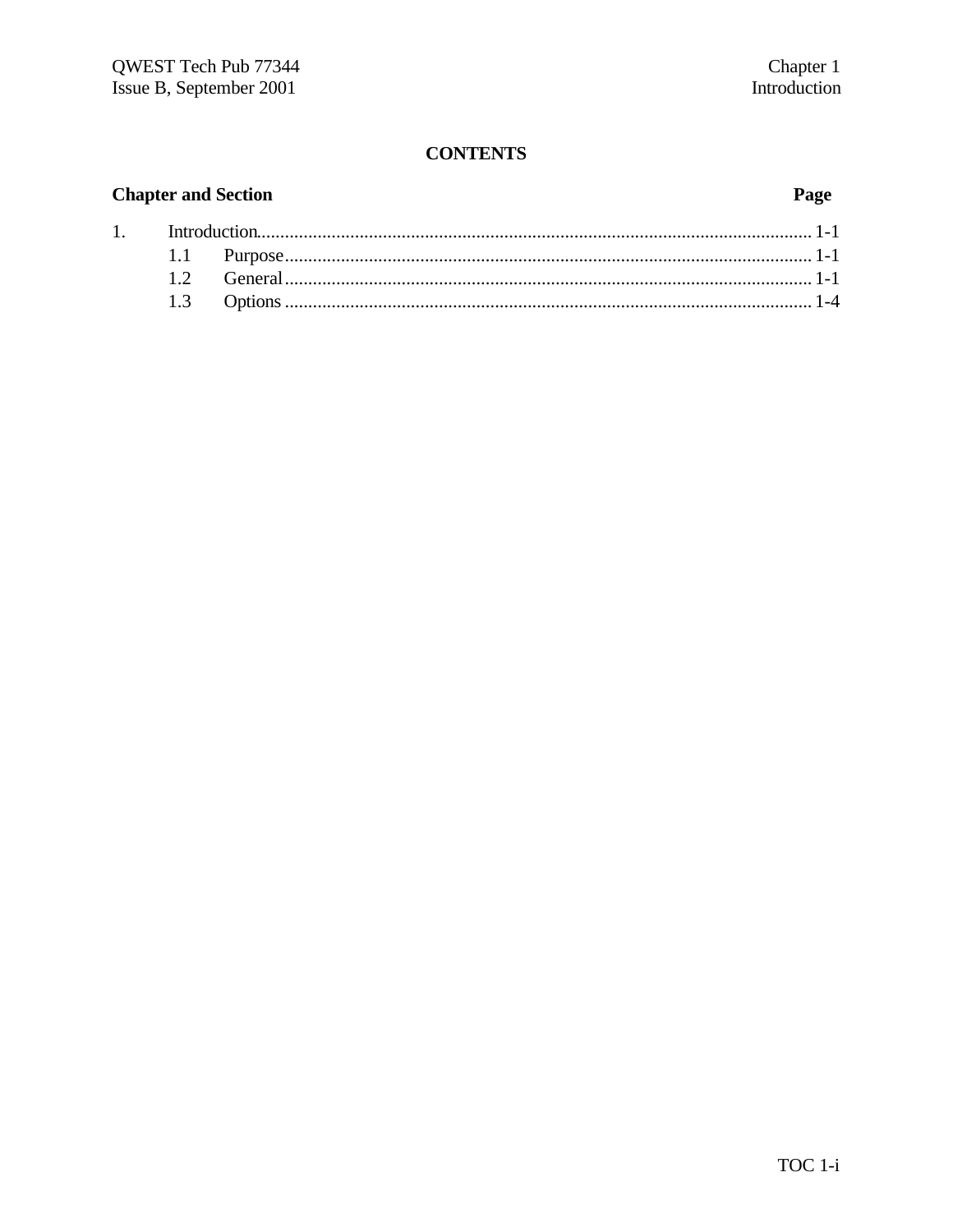## **1. Introduction**

## **1.1 Purpose**

This document describes QWEST Communications International Inc. (QWEST) Diversity and Avoidance service enhancement options, offered by QWEST, appropriate for the majority of applications. Sufficient technical detail is provided to allow a customer, such as an Interexchange Carrier or End-User, to select and order the appropriate options to enhance the reliability of the end-to-end communications circuit. It is not the intent of this document to provide specific ordering information, but to describe the technical features of this service enhancement. Diversity and Avoidance paths are provided via the provision of additional, separately identified (numbered) circuits, legs and/or telephone numbers.

## **1.2 General**

The telephone industry has spent many years developing a network which is based on a star topology (Figure 1-1).



**Figure 1-1** Star Topology

Provision of Diversity and Avoidance requires that the topology presently in place (star) be modified to integrate the service enhancement. To provide Diversity and Avoidance, the network must evolve towards the ring topology (Figure 1-2) which will enable it to provide the additionally offered survivability.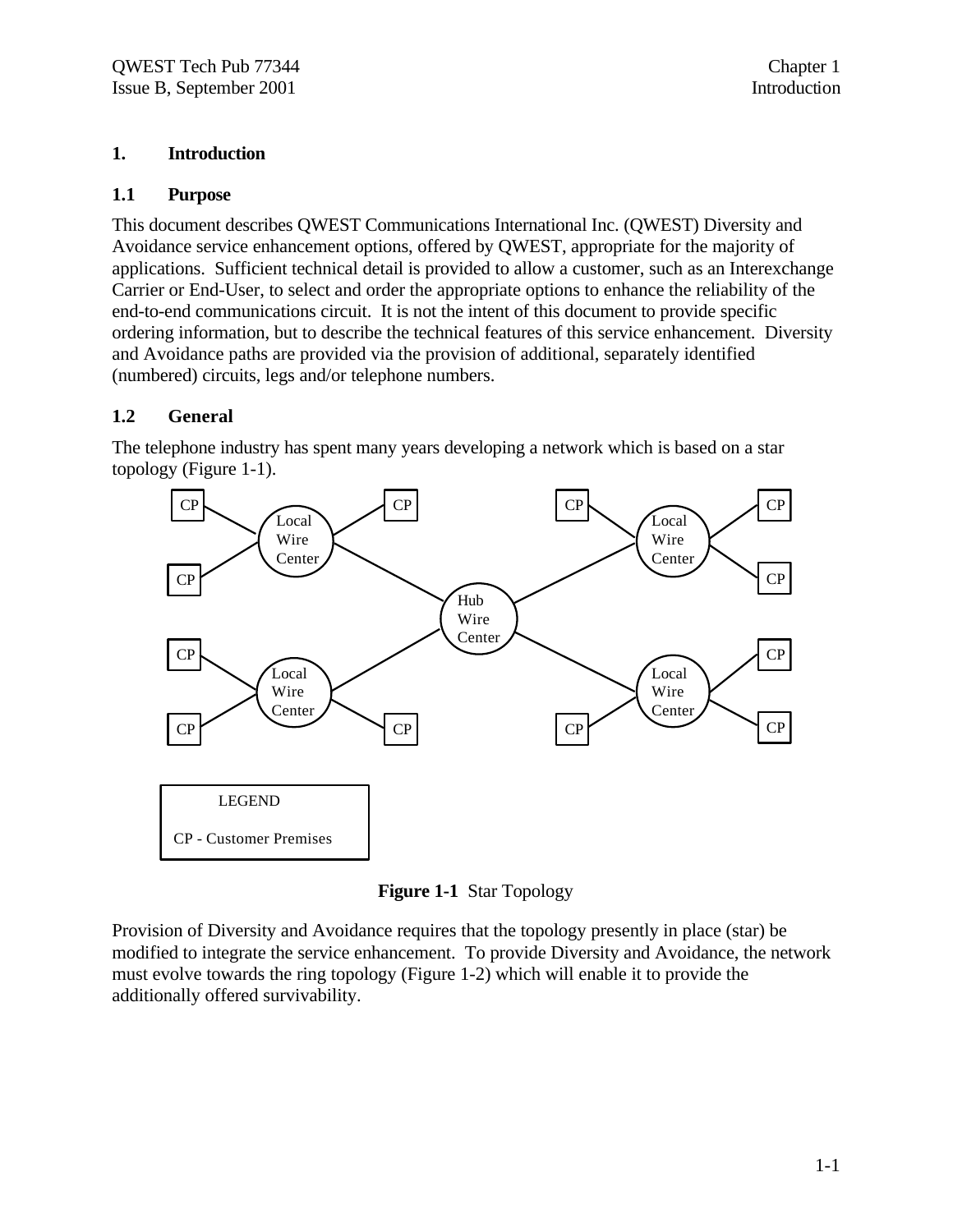



Some of the present systems supporting the interoffice and loop network are not capable of identifying and maintaining the identification of circuits which require a minimum 25 feet of separation. Therefore, this activity must be done manually and checked regularly. The required manual intervention adds significantly to the recurring costs involved with Diversity and Avoidance.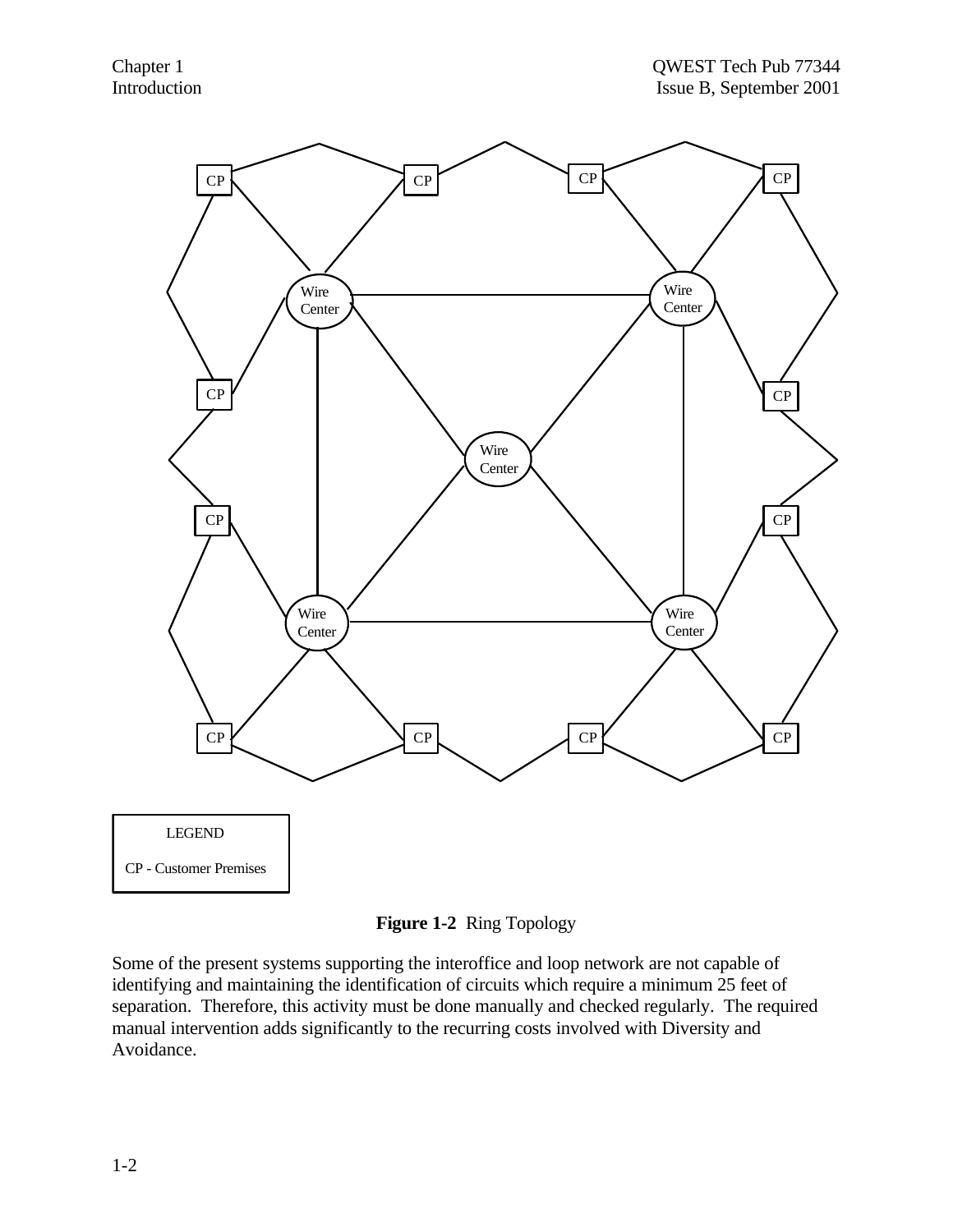There are four areas of vulnerability for any customer circuit (Figure 1-3):

- The Loop facilities\* from in the Local Wire Center to the Network Interface (NI) at the customer premises.
- The Wire Center equipment within the Wire Center from the Central Office (CO switch), local or distant, to the FTP.
- The Interoffice Facilities facilities\* from the FTP in the Serving Wire Center (Local) to the FTP in another Wire Center (Distant).
- The Customer Premises includes anything beyond (on the customers side) the Network Interface (NI) at the customers building or location. Customer Premises (CP) is the customer's responsibility and is not provided through the regulated operations of U S WEST.



**Note:** Facilities may include fiber optic cable, copper cable, mircowave, etc.

**Figure 1-3** Areas of Vulnerability

## **1.3 Options**

Six options for increasing the survivability of business telecommunication service are available. Three options are specifically related to Diversity and Avoidance, which will be addressed in detail in this document, and three are fiber optic stand-by and ring topology services.

• Loop Diversity - Provides a second path from the first utility vault outside the local wire center to the last terminal prior to the customer premises (Figure 1-4).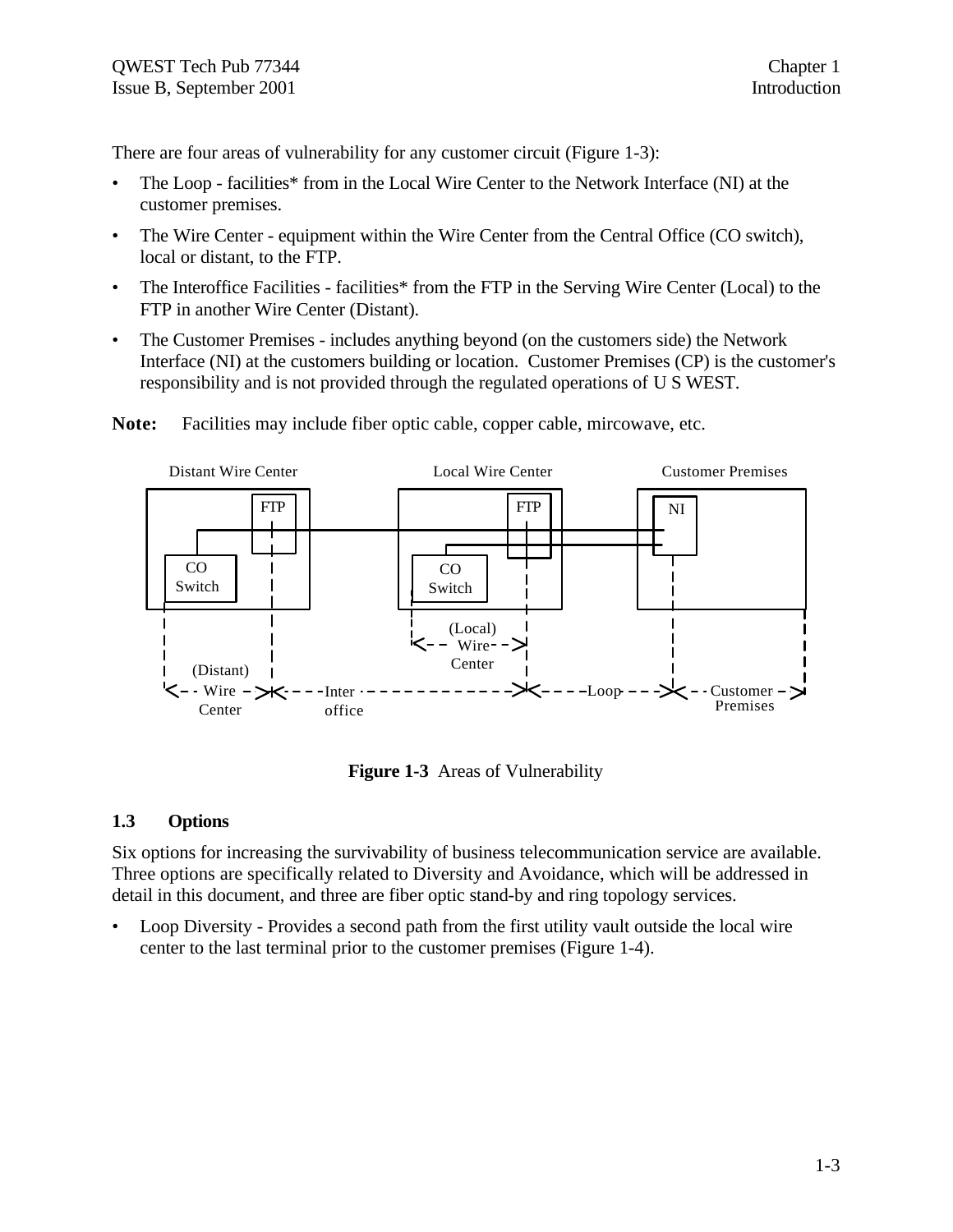

**Figure 1-4** Loop Diversity

• **Interoffice Route Diversity** - (Route Diversity) provides a second path between the first utility vault outside the Serving Wire Center to the first utility vault outside the Distant Wire Center (Figure 1-5).



**Figure 1-5** Interoffice Route Diversity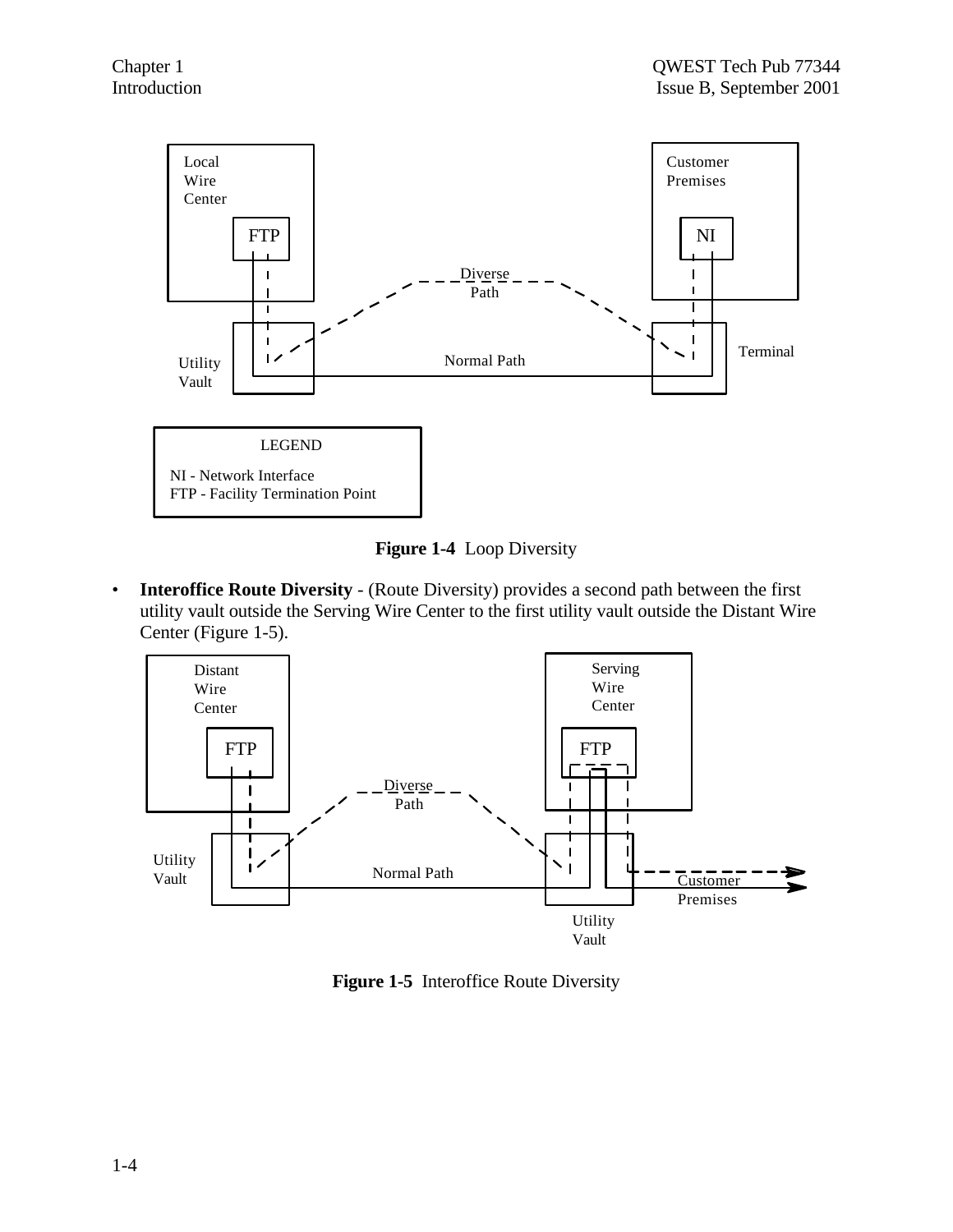

• Avoidance - Physical avoidance of a given geographical area and/or wire center (Figure 1-6).

**Figure 1-6** Avoidance

- **Protect Path Diversity** provided over fiber optic facilities only. This service provides a "standby" protect fiber path, which is routed over facilities separated, from the normal path, by 25 feet or more. Fiber optic facility separation is from the first utility vault outside the serving wire center to the last terminal prior to the customer's premises. Protect Path Diversity provides loop diversity only (from the serving wire center to the customer's premises).
- **Self Healing Alternate Route Protection (SHARP)** an optional service that improves the reliability of DS1 or DS3 services that are transported over fiber 0ptic facilities. Protection is routed through an alternate Wire Center. See QWEST PUB 77340 titled "Self Healing Alternate Route Protection" for additional information.
- **Self Healing Network Services** (SHNS) a ring topology that connects several customer locations and, at a minimum, one QWEST Wire Center. Provides switching to protection ring (path) upon detection of a failure on the main ring (path). See QWEST PUB 77332 titled "Self Healing Network Service" for additional information.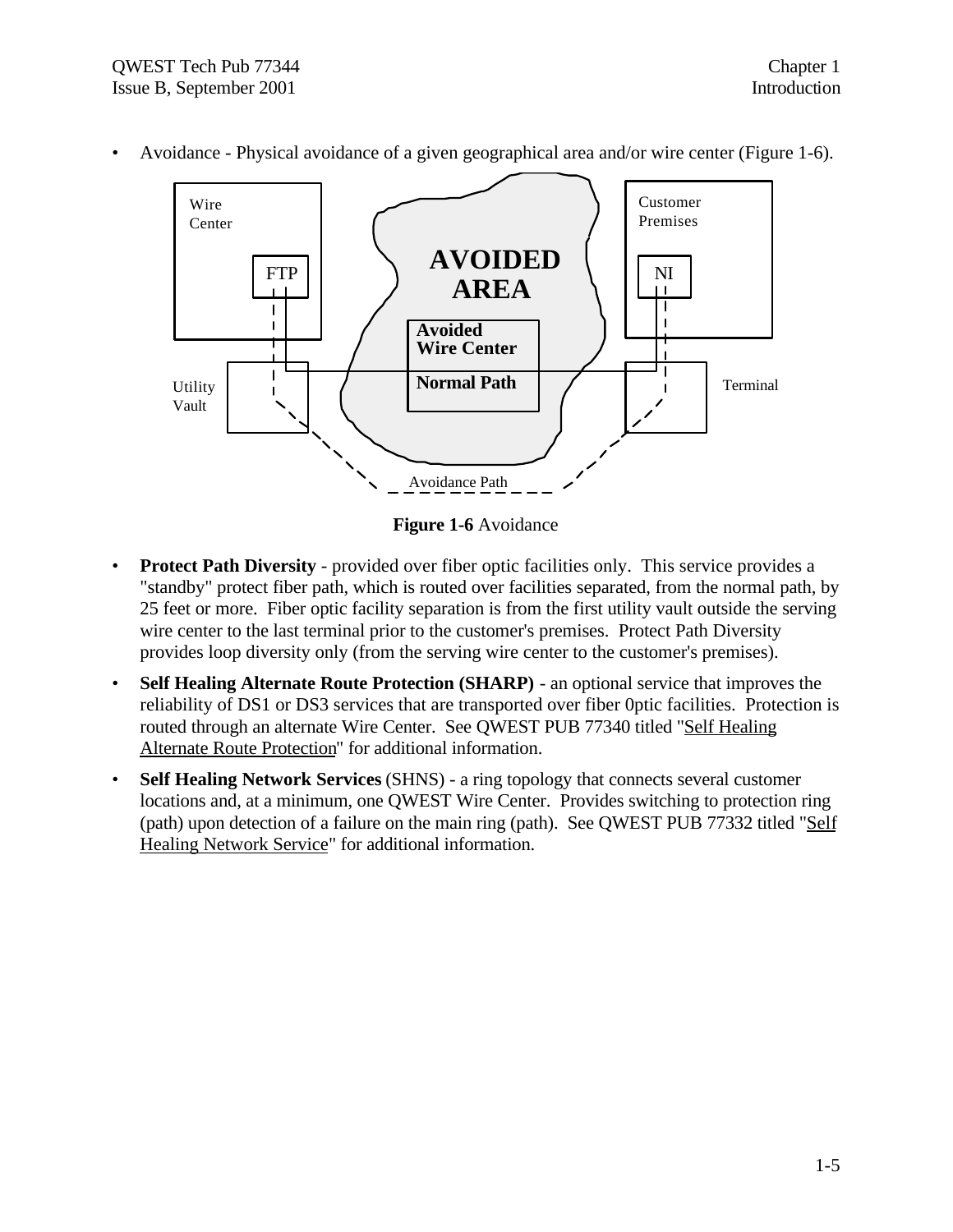## **Chapter and Section Page** 2. Description......................................................................................................................2-1 2.1 Applicability of Technical Specifications...........................................................2-1 2.2 Product Description.............................................................................................2-1 2.3 Configurations .....................................................................................................2-3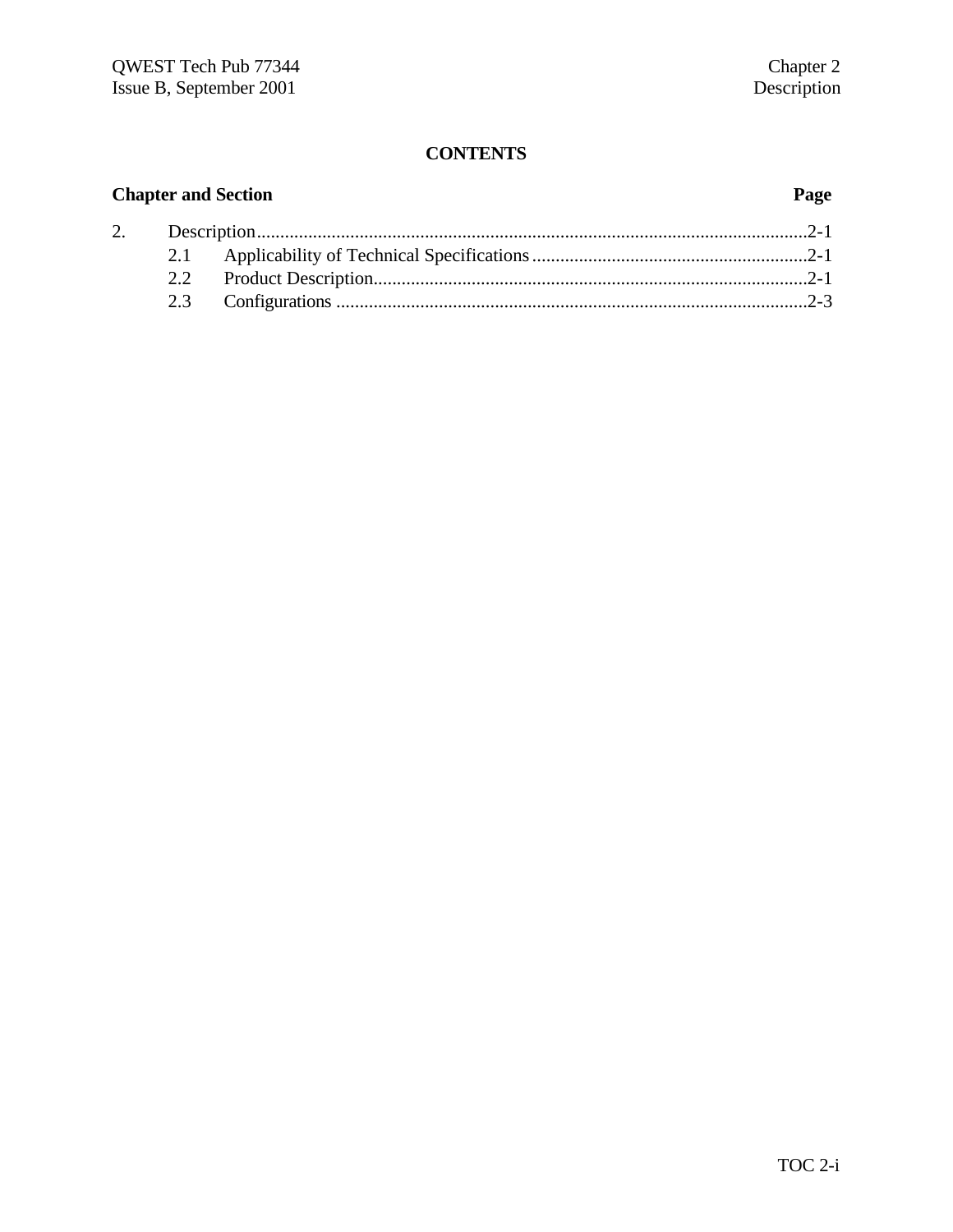## **2. Description**

## **2.1 Applicability of Technical Specifications**

The technical specifications presented in this document are applicable to service enhancements available with QWEST Diversity and Avoidance options. They do not attempt to describe the various types of transmission equipment and facilities required to provide this service enhancement.

## **2.2 Product Description**

QWEST Diversity and Avoidance offers enhancements to switched and non-switched service products such as voice grade service, Digital Data Service, DS1, video service, etc. The primary application for Diversity and Avoidance is, in the event of a failure in the network, to provide continued communications by means of an alternate and/or redundant network. Diversity and Avoidance enhancements may be applied to similar (e.g., 2 ring downs) or dissimilar (e.g., 1 ring down and 1 analog data) services.

• Diversity - the routing of two fully functional services over facilities separated by a minimum of twenty-five (25) feet (Figure 2-1).



**Figure 2-1** Diversity Separation Requirement

• Avoidance - the routing of a facility to avoid a customer defined geographical area and/or Wire Center (Figure 2-2).



**Figure 2-2** Avoidance Requirement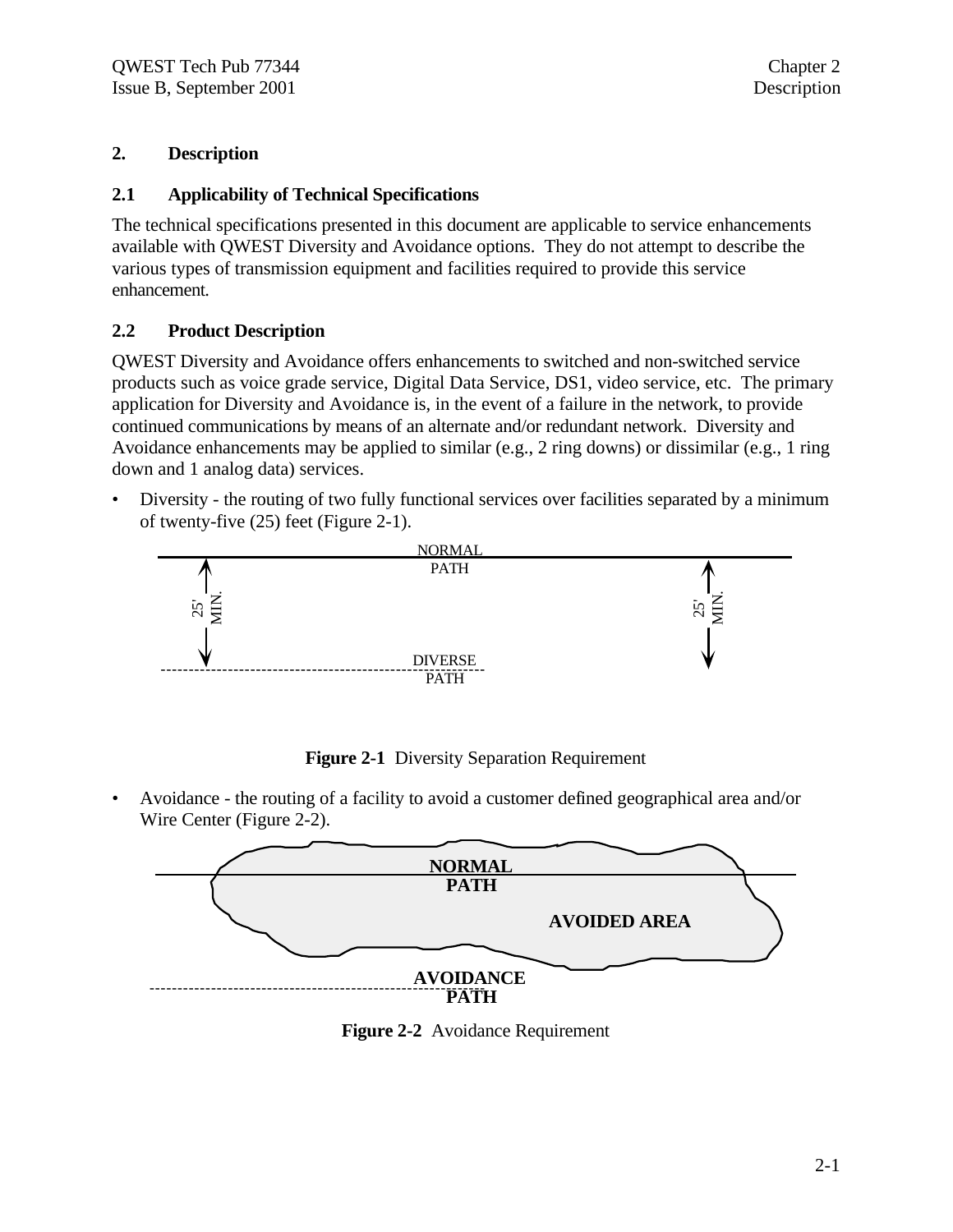## **2.3 Configurations**

Diversity can be separated into three distinct components:

• **Loop Diversity** - routing of two fully functional services over equivalent loop facilities separated by a minimum of twenty-five (25) feet. Loop diversity is from the first utility vault outside the Serving Wire Center (generally all facilities leave a Wire Center, to the first utility vault, within the same conduit, cable sheath, etc.) to the last terminal prior to the customer's premises. Loop diversity protects the customer against an accidental cutting of the normal path facility (cable). It does not normally protect the customer from a failure in the Serving Wire Center, including the Facility Termination Point (FTP), cable from the FTP to the Cable Entrance Facility (CEF), Cable Entrance Facility, cable from the CEF to the first utility vault or first utility vault outside the Serving Wire Center (Figure 2-3).



**Figure 2-3** Loop Diversity Exclusions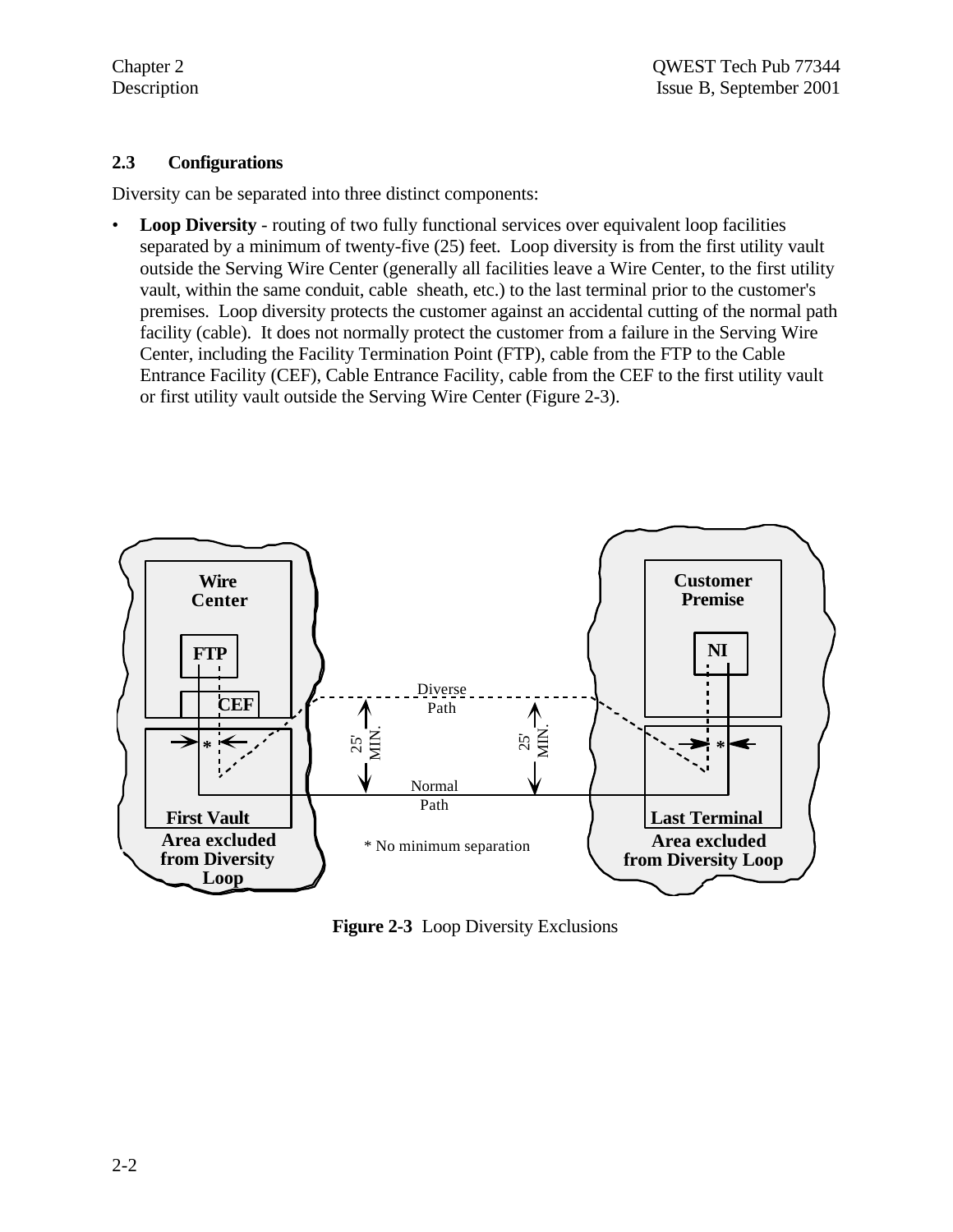Additional loop diversity may be provided via a second entrance to the customer's premises. Provision of a second entrance, which meets existing QWEST Entrance Facility standards applicable to the primary service, is the responsibility of the customer (Figure 2-4).



**Figure 2-4** Customer Entrance Cable Diversity

The customer may duplicate services (redundant route) over the two routes or they may wish to provide part of their services over one route and the remainder over the second route (alternate route).

• **Wire Center Diversity** - provides alternate access to the public switched network via a Distant Wire Center. Wire Center Diversity includes the central office switching system only. The Serving Wire Center Facility Termination Point (FTP), cable from the FTP to the Cable Entrance Facility (CEF), Cable Entrance Facility, cable from the CEF to the first utility vault outside the wire center and the first utility vault are not included (Figure 2-5).



**Figure 2-5** Wire Center Diversity Exclusions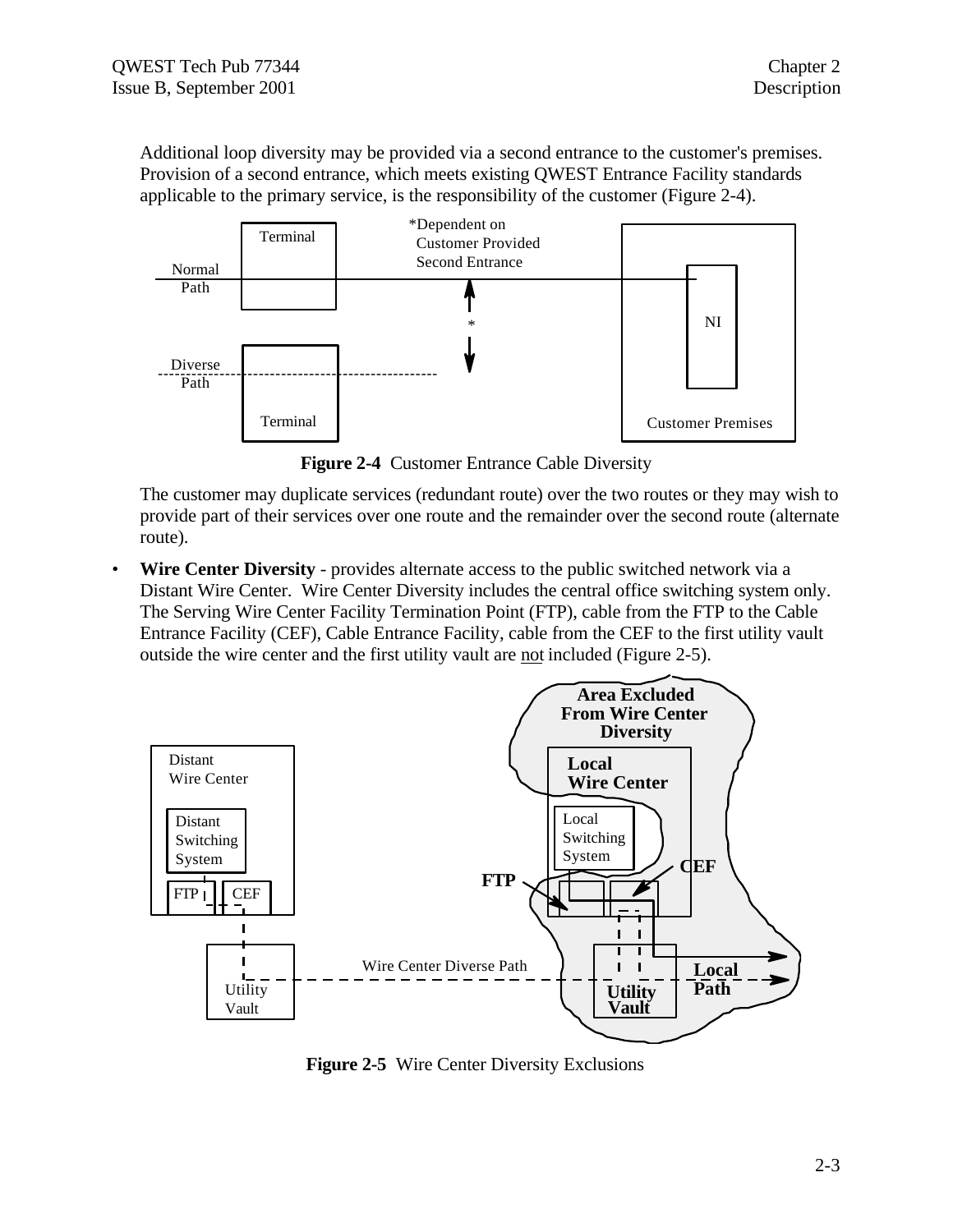Wire Center Diversity (Distant Wire Center), in itself, does not provide a fully diverse route, and should not be interpreted as a service that bypasses (avoids) the Serving Wire Center. Distant Wire Center will provide the customer with dial tone if the Serving Wire Center switching system fails. However, if the Serving Wire Center experiences a major disaster, such as a fire or flood, the Distant Wire Center service may also be lost, because its wiring passes through the Serving Wire Center (Figure 2-4).



**Figure 2-6** Local Wire Center Disaster

**• Interoffice Diversity** - includes the facilities connecting Wire Centers from the first utility vault outside the Serving Wire Center (Local) to the first utility vault outside a Distant Wire Center.

Interoffice diversity provides routing of two fully functional services over equivalent facilities separated by a minimum of twenty-five (25) feet. Interoffice diversity is from the first utility vault outside the Serving Wire Center (Local) to be the first utility vault outside the Distant Wire Center. Interoffice diversity protects the customer against an accidental cutting of the normal path facility between Wire Centers. It does not normally protect the customer from a failure in the Wire Centers, including the Facility Termination Point (FTP), cable from the FTP to the Cable Entrance Facility (CEF), Cable Entrance Facility, cable from the CEF to the first utility vault or first utility vault outside the Wire Centers (Figure 2-7).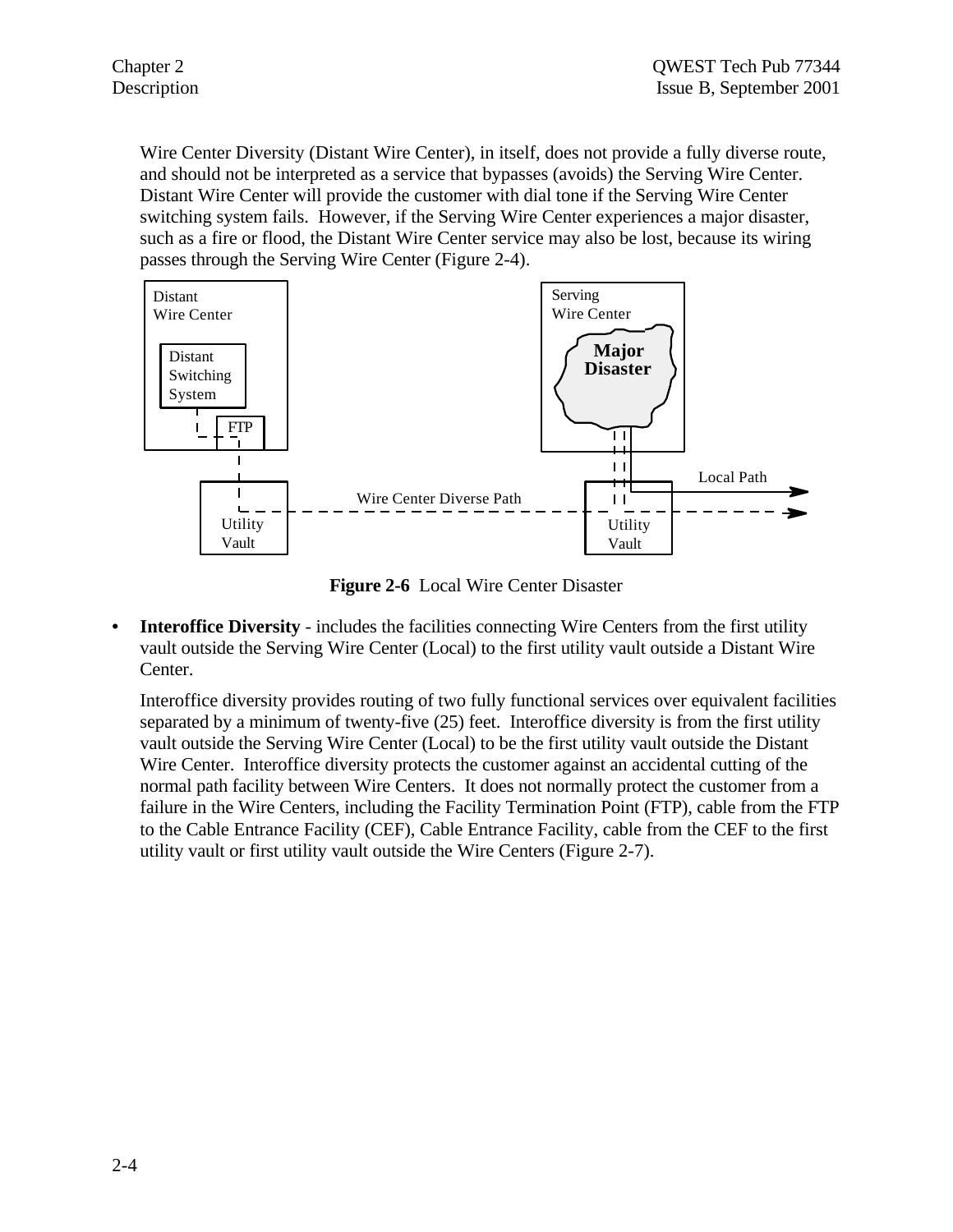

**Figure 2-7** Interoffice Diversity Exclusions

Avoidance is the routing of circuits to avoid or bypass a customer defined geographical area and/or Wire Center (Figure 2-8).



**Figure 2-8** Avoidance Route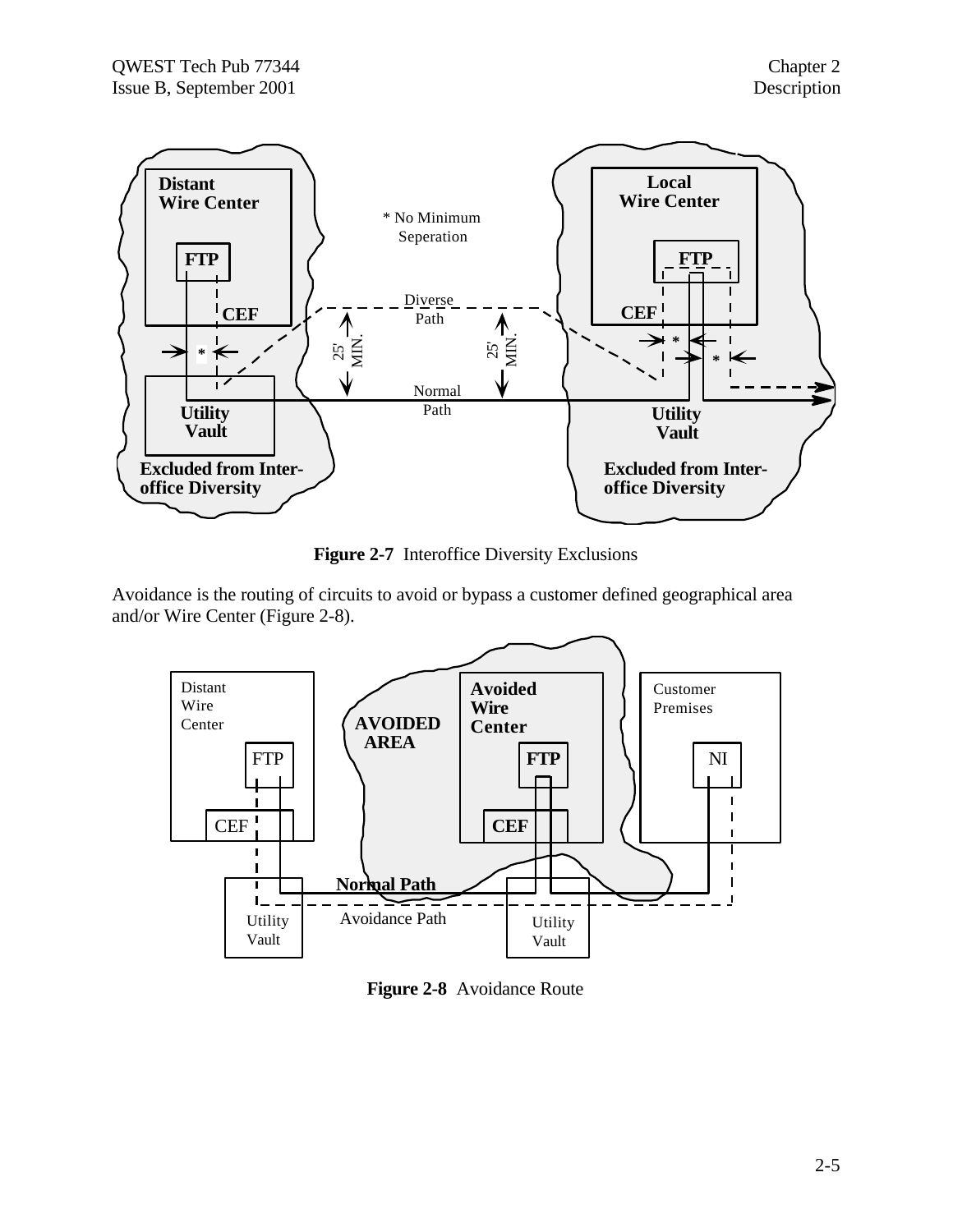• In the event of a disaster, Diversity (Loop, Wire Center and Interoffice) in conjunction with Avoidance, can significantly increase the survivability of a portion of the customer's services (Figure 2-9).



\* Seperation dependent on Customer Provided Second Entrance.

**Figure 2-9** Diversity and Avoidance Survivability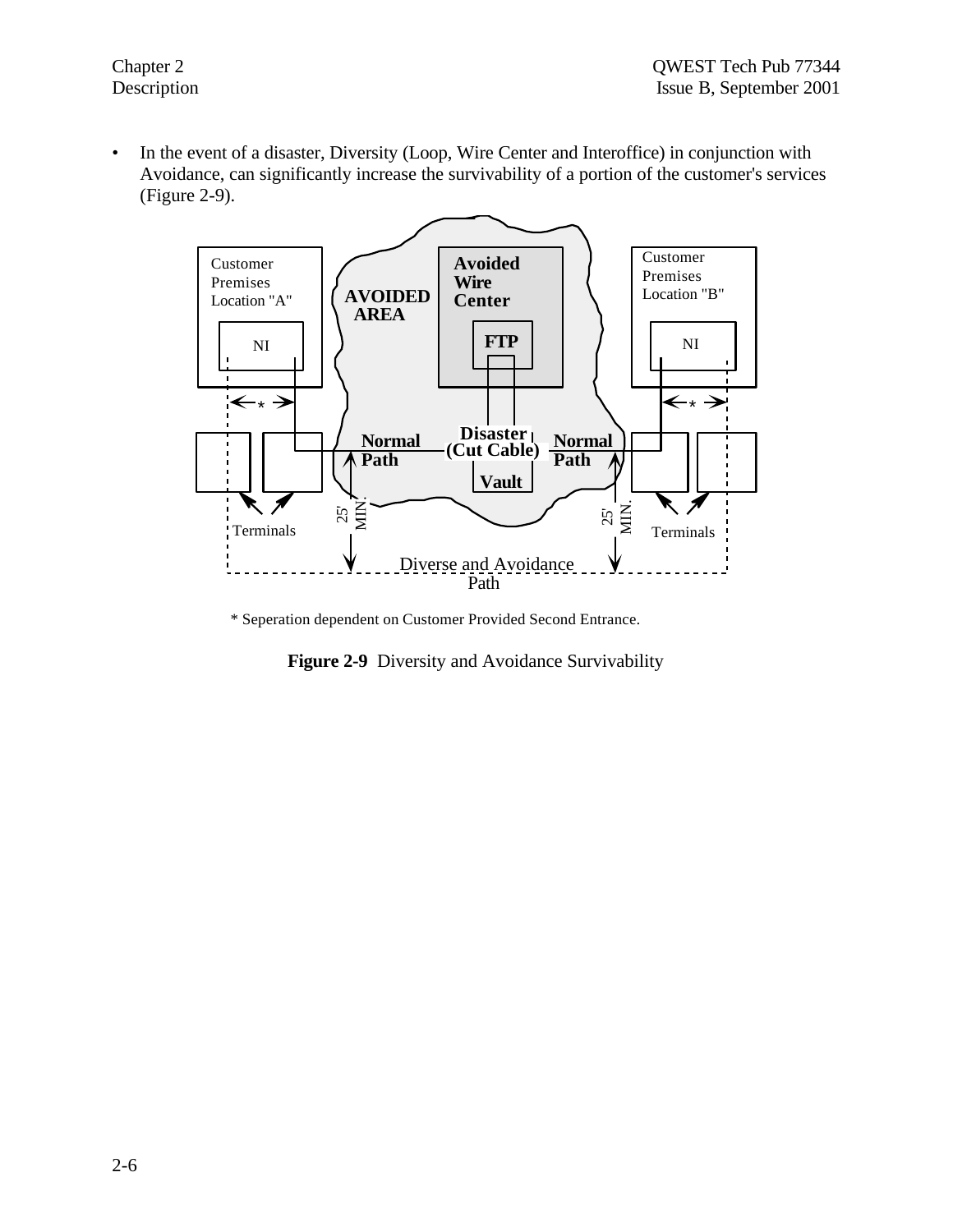## **Chapter and Section Page** 3. Network Interfaces..........................................................................................................3-1 3.1 Description of Interfaces.....................................................................................3-1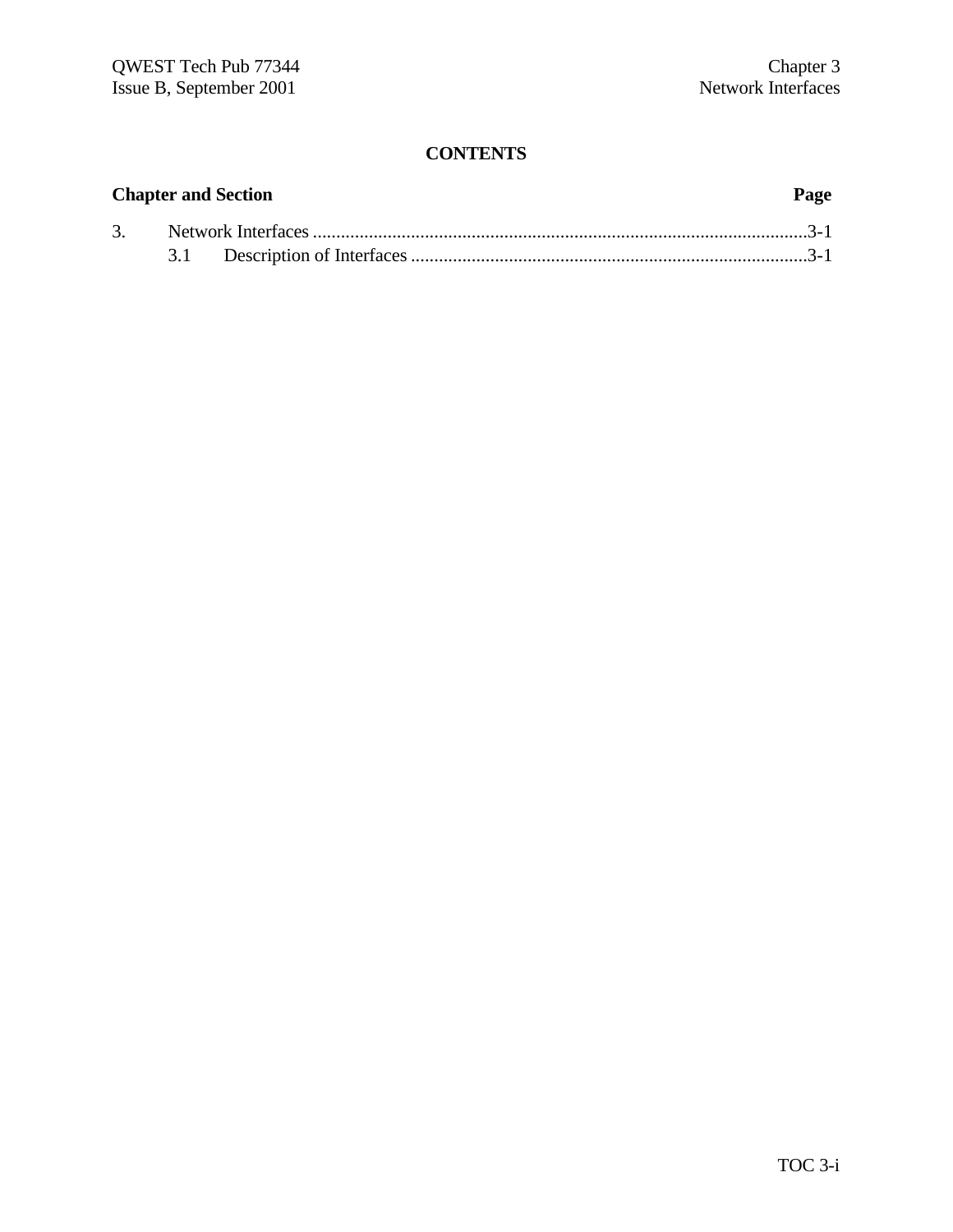## **3. Network Interfaces**

## **3.1 Description of Interfaces**

QWEST Diversity and Avoidance are enhancements to existing service offerings, and as such, do not require creation of new Network Interfaces. Interfaces developed for existing services are used on the Diverse/Avoidance circuits.

Network Interface types and descriptions are addressed in the respective QWEST and Telcordia Technical Publications listed below.

## **QWEST Documents:**

- PUB 77309-Voice Grade Special Service Basic Voice Transmission Parameters, Limits and Interface Combinations
- PUB 77311-Analog Channels for Non-Access Service
- PUB 77312-QWEST Digital Data Service, Technical Product Description, Transmission Parameter Limits, and Interface Combinations
- PUB 77324-QWEST DS3 Service
- PUB 77326-QWEST Private Line Commercial Video Service
- PUB 77332-Self Healing Network Service
- PUB 77340-Self Healing Alternate Route Protection

## **Telcordia Documents:**

- TR-NPL-000054-High-Capacity Digital Service (1.544 Mbit/s) Interface Generic Requirements for End Users
- **Note:** Paragraph 3.5.1 of TR-NPL-000054 is suspended and the customer signal at the Network Interface (NI) shall conform to the following: The Customer signal at the NI may be attenuated by the Line Build Out (LBO) of the registered terminal equipment, by any value required to meet requirements of FCC Rules and Regulations Part 68.308 for CSU Line-Build Out adjustment. Customer cable and wire attenuation between the CSU and NI must not exceed 5.5 dB. Customer calculations for setting the LBO option switch of their terminal equipment shall treat their cable and wiring attenuation as LBO for determining the final value needed.
- TA-TSY-000342-High-Capacity Digital Service Access Service Transmission Parameter Limits and Interface Combinations
- TR-NPL-000338-Television Special Access and Local Channel Services Transmission **Parameters**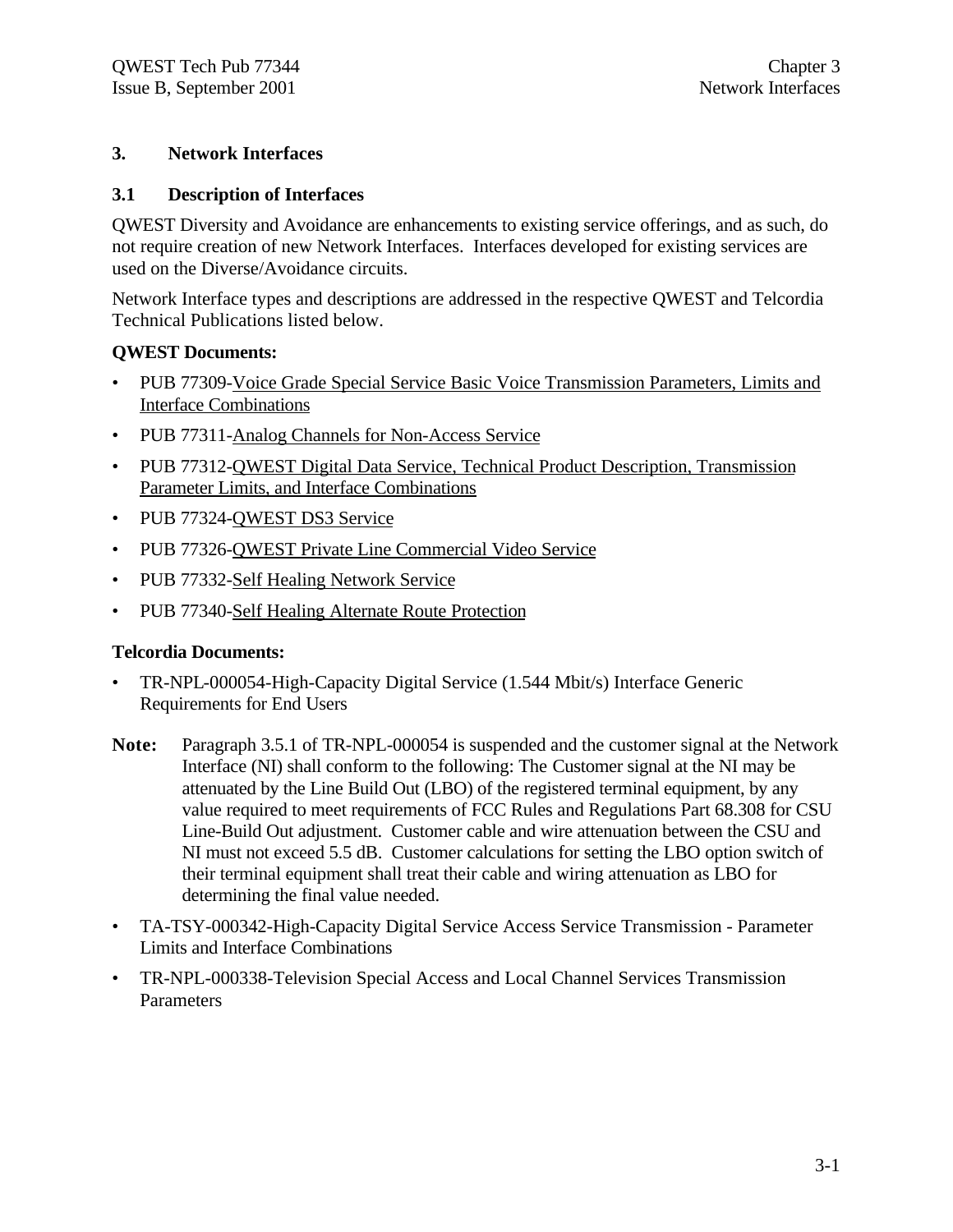## **Chapter and Section Page**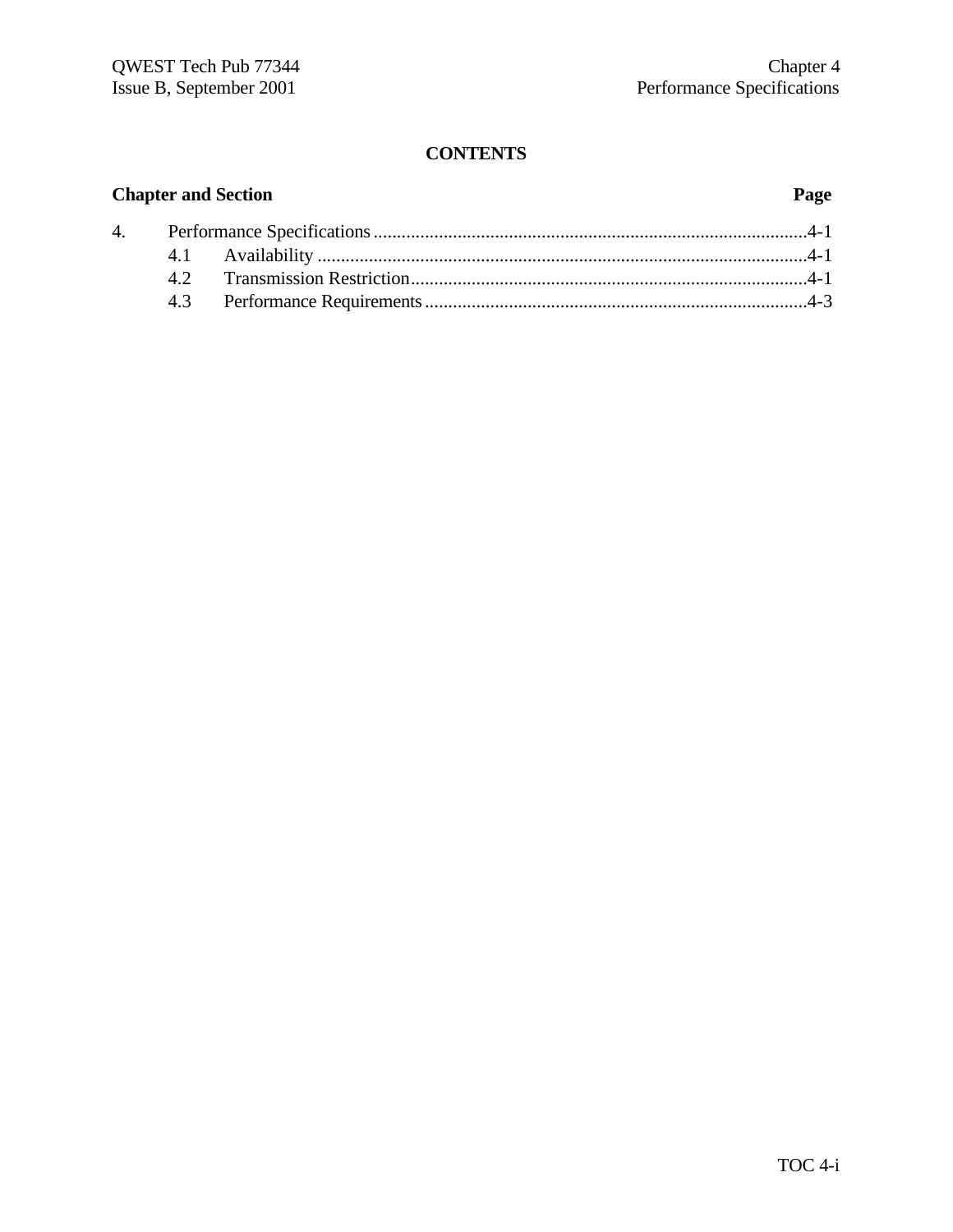## **4. Performance Specifications**

## **4.1 Availability**

Diversity: available for all classes of service including exchange service (e.g., 1FB, Trunks, Centrex type lines, etc.), voice grade private line (e.g., ring down, analog data, etc.) and digital services (e.g., 2.4kbit, 9.6kbit, DS1, DS3, etc.).

- Diversity is subject to availability of facilities.
- When facilities are not available, Special Construction charges may be assessed.

Avoidance: available for all classes of service including exchange service (e.g., 1FB, Trunks, Centrex type lines, etc.), voice grade private line (e.g., ring down, analog data, etc.) and digital services (e.g., 2.4kbit, 9.6kbit, DS1, DS3, etc.).

- Avoidance is subject to availability of facilities.
- When facilities are not available, Special Construction charges may be assessed.

## **4.2 Transmission Restriction**

Service enhancements offered and provided by Diversity and Avoidance must meet existing QWEST transmission requirements as defined in the appropriate QWEST Technical Publications.

For some services, the long copper loop lengths required to bypass a Local Wire Center may, in some cases, make Avoidance technically impossible to provide (Figure 4-1).



**Figure 4-1** Transmission Restriction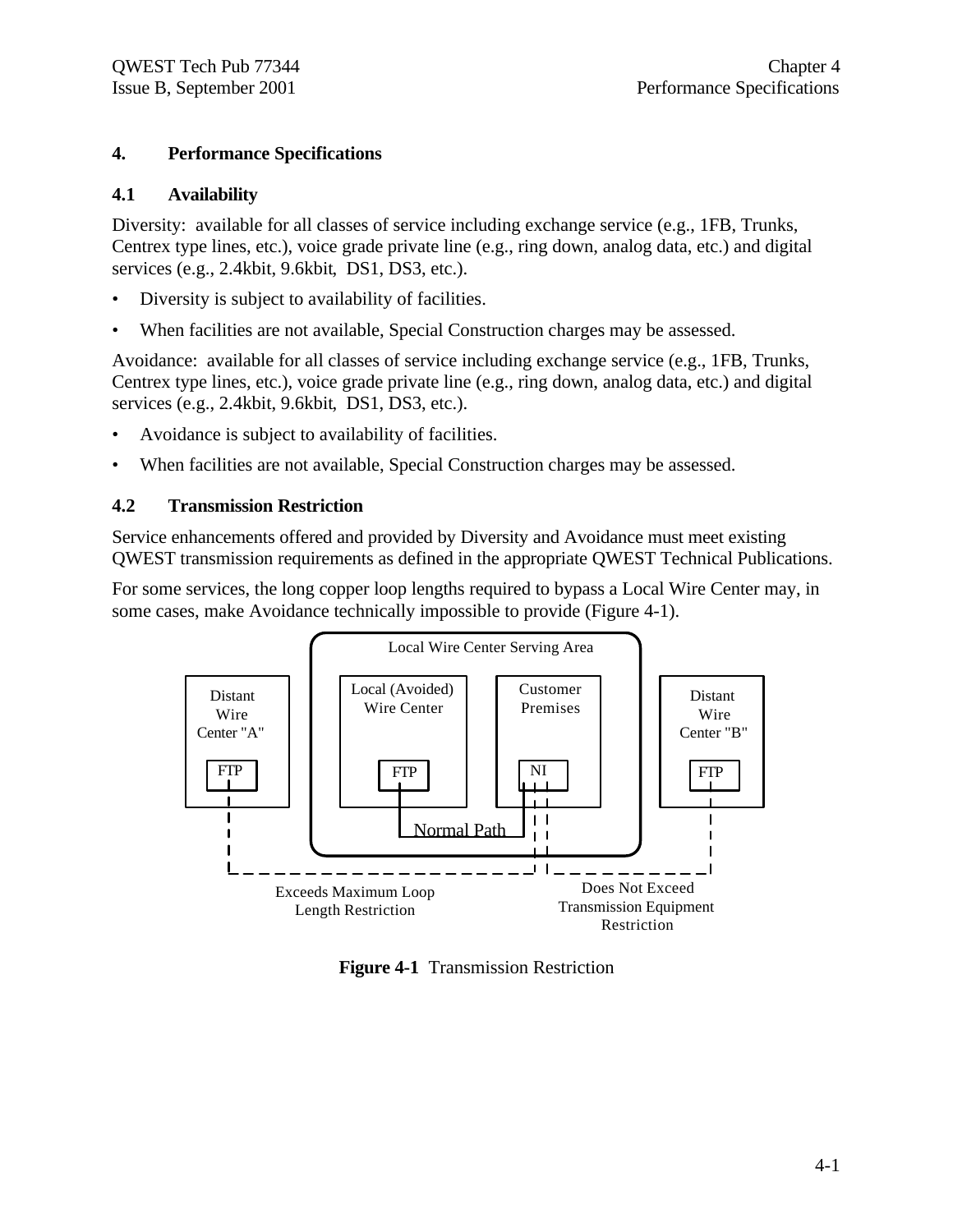## **4.3 Performance Requirements**

The Diversity and Avoidance options offered by QWEST provide significantly increased circuit survivability during major and minor disasters. During a disaster (cut cable, fire, flood, etc.), the increased survivability provided will depend on the Diversity and Avoidance options requested by the customer.

Performance will meet existing requirements as specified in the appropriate QWEST Technical Publications.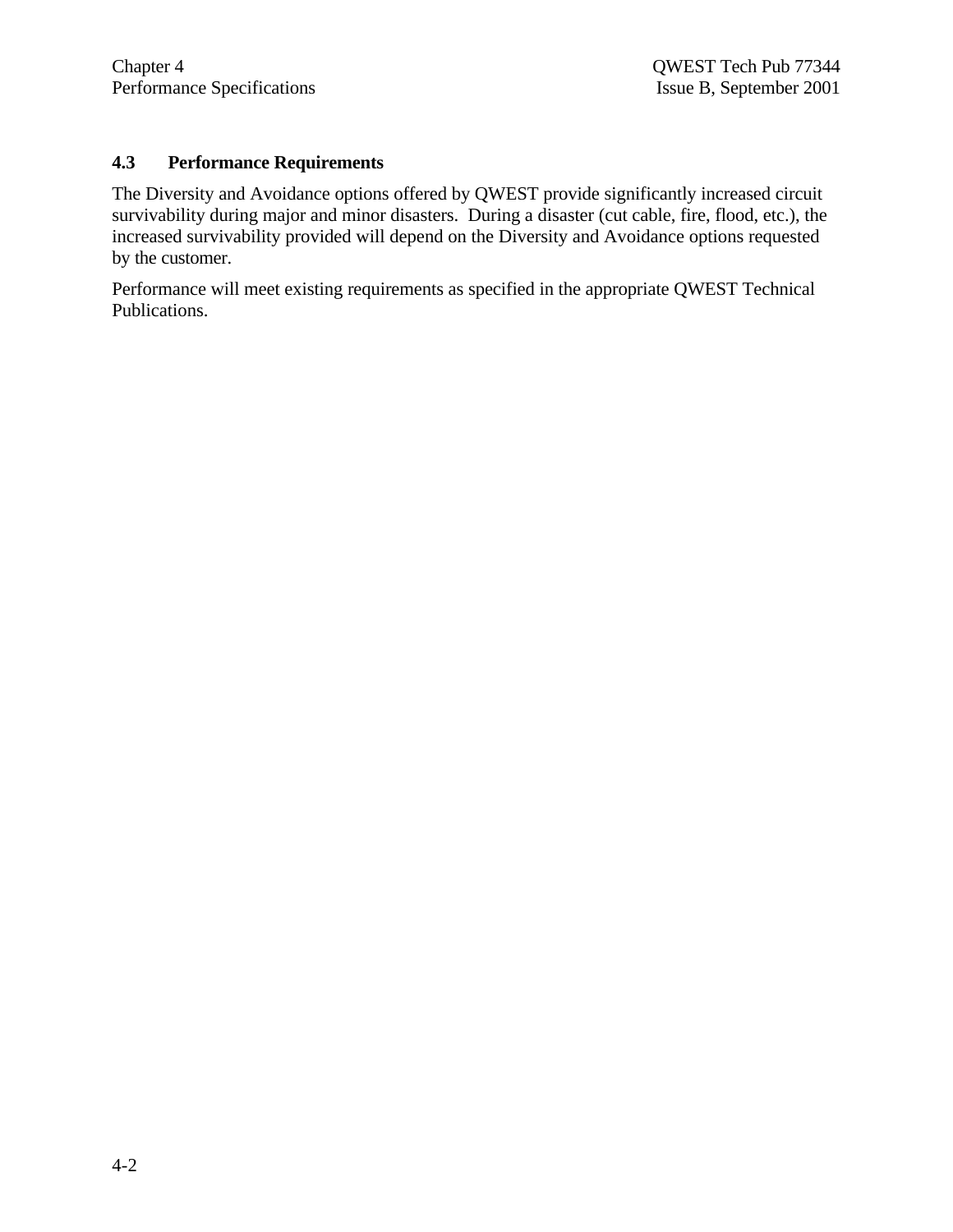## **Chapter and Section Page** 5. Maintenance.....................................................................................................................5-1 5.1 Customer Responsibilities...................................................................................5-1 5.2 QWEST Responsibilities ....................................................................................5-1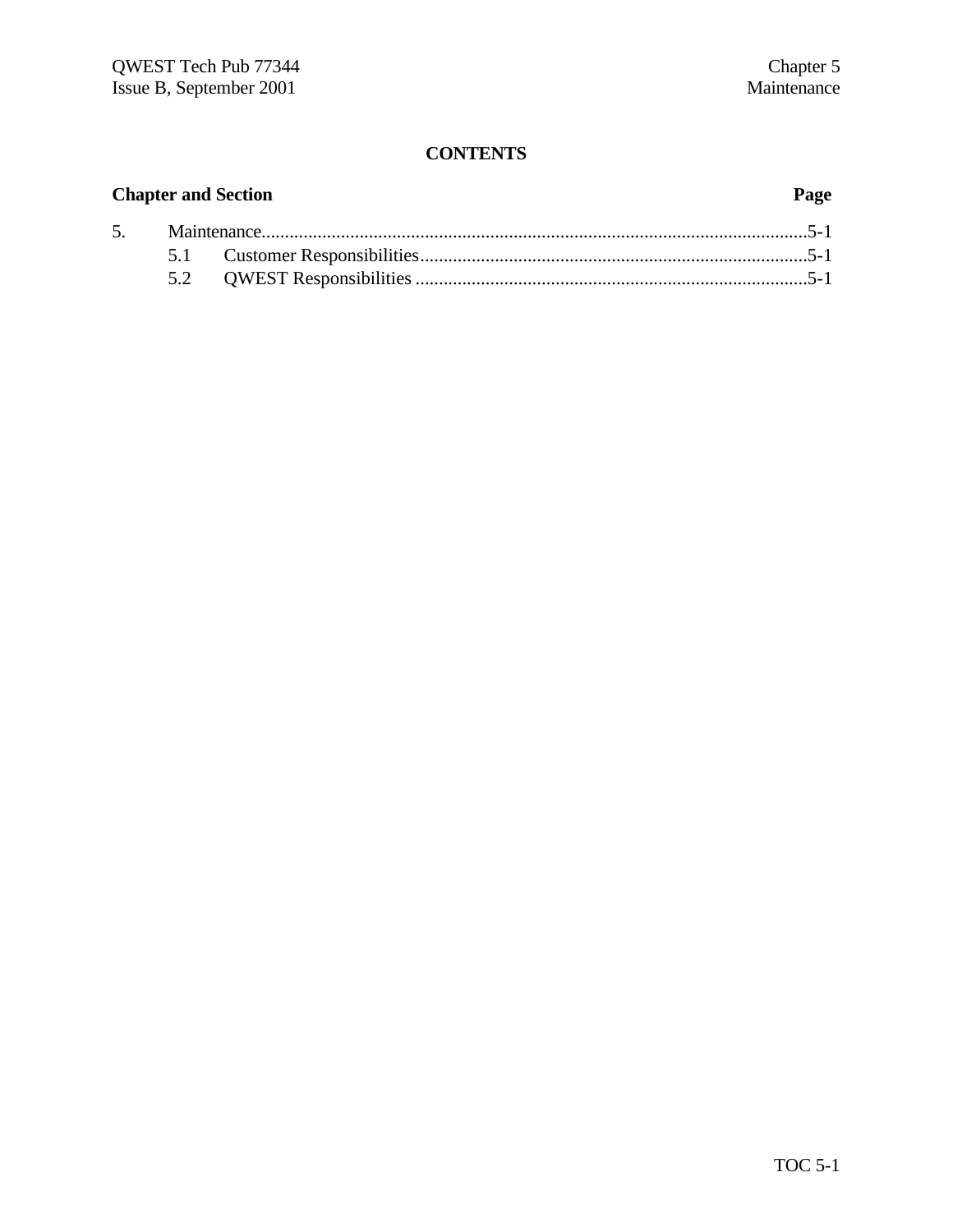## **5. Maintenance**

## **5.1 Customer Responsibilities**

- The customer is responsible for all equipment and cable on the customer side of the Network Interface.
- The customer's responsibilities are further detailed in documentation pertaining to the primary service description.

## **5.2 QWEST Responsibilities**

- QWEST is responsible for all equipment and cable on the QWEST side of the Network Interface.
- Specific QWEST responsibilities are further detailed in documentation pertaining to the primary service description.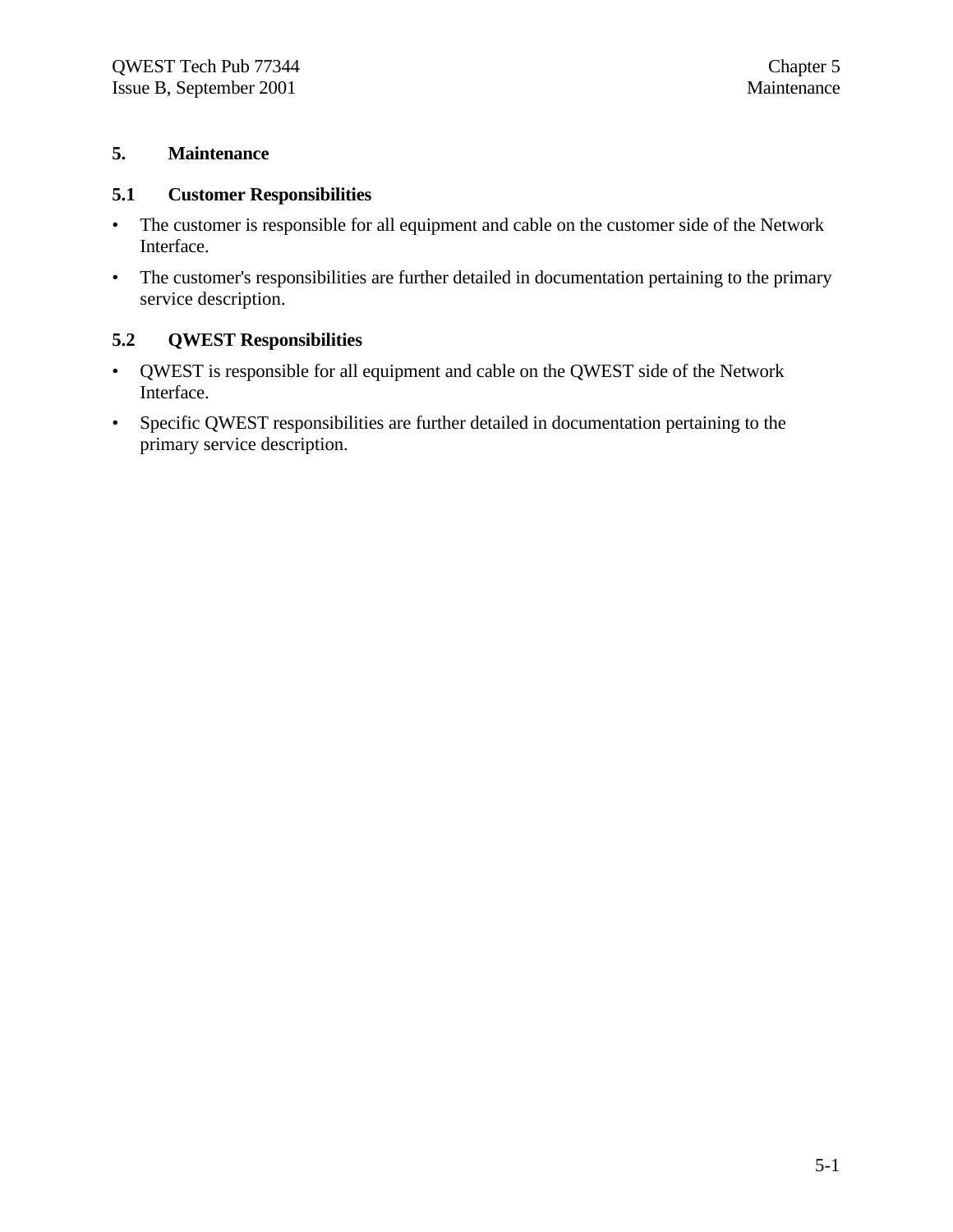## **Chapter and Section Page** 6. Definitions.......................................................................................................................6-1 6.1 Glossary ..............................................................................................................6-1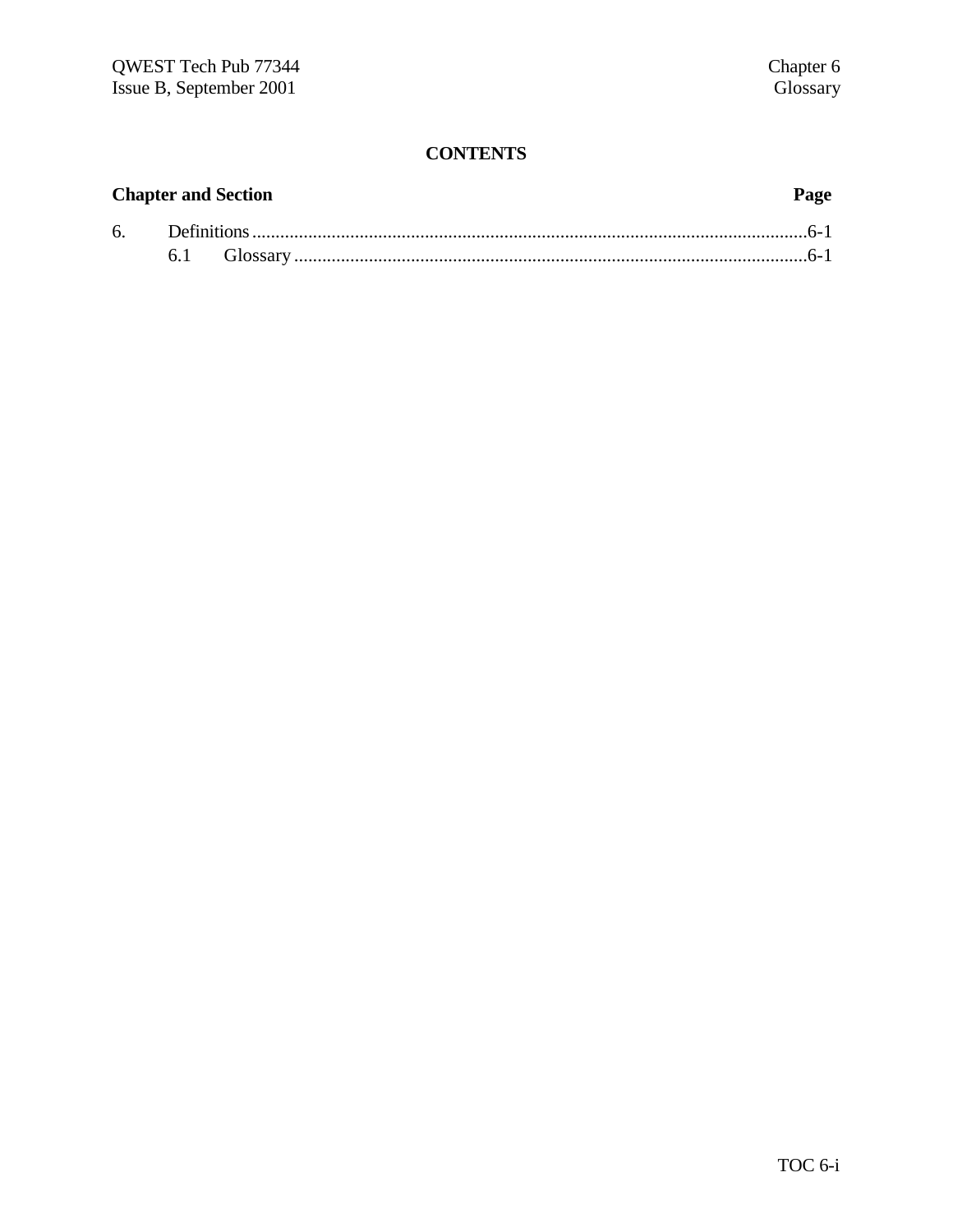| 6.             | <b>Definitions</b> |                                                |
|----------------|--------------------|------------------------------------------------|
| 6.1            | <b>Acronyms</b>    |                                                |
| <b>CEF</b>     |                    | <b>Cable Entrance Facility</b>                 |
| CO             |                    | <b>Central Office</b>                          |
| CP             |                    | <b>Customer Premises</b>                       |
| <b>FTP</b>     |                    | <b>Facility Termination Point</b>              |
| <b>LBO</b>     |                    | Line Build Out                                 |
| N <sub>I</sub> |                    | Network Interface                              |
| <b>SHARP</b>   |                    | <b>Self Healing Alternate Route Protection</b> |
| <b>SHNS</b>    |                    | <b>Self Healing Network Services</b>           |
| 6.2            | <b>Glossary</b>    |                                                |

## **Alternate Route**

Places part of a customers services over one route and the remainder of the services over a second route.

## **Avoidance**

Bypassing a customer specified geographical area and/or Wire Center.

## **Cable Entrance Facility**

Room generally located inside the Wire Center (Central Office Building) or just outside the building. It is the point of interface between the Outside Plant cable network and the cables leading to a Facility Termination Point.

## **Central Office**

A local switching system (or a portion thereof) and its associated equipment located at a wire center

## **Central Office Building**

See Wire Center.

## **Customer Loop**

See Loop.

## **Customer Entrance Cable**

Cable from the last terminal outside the Customer's Premises to the Network Interface.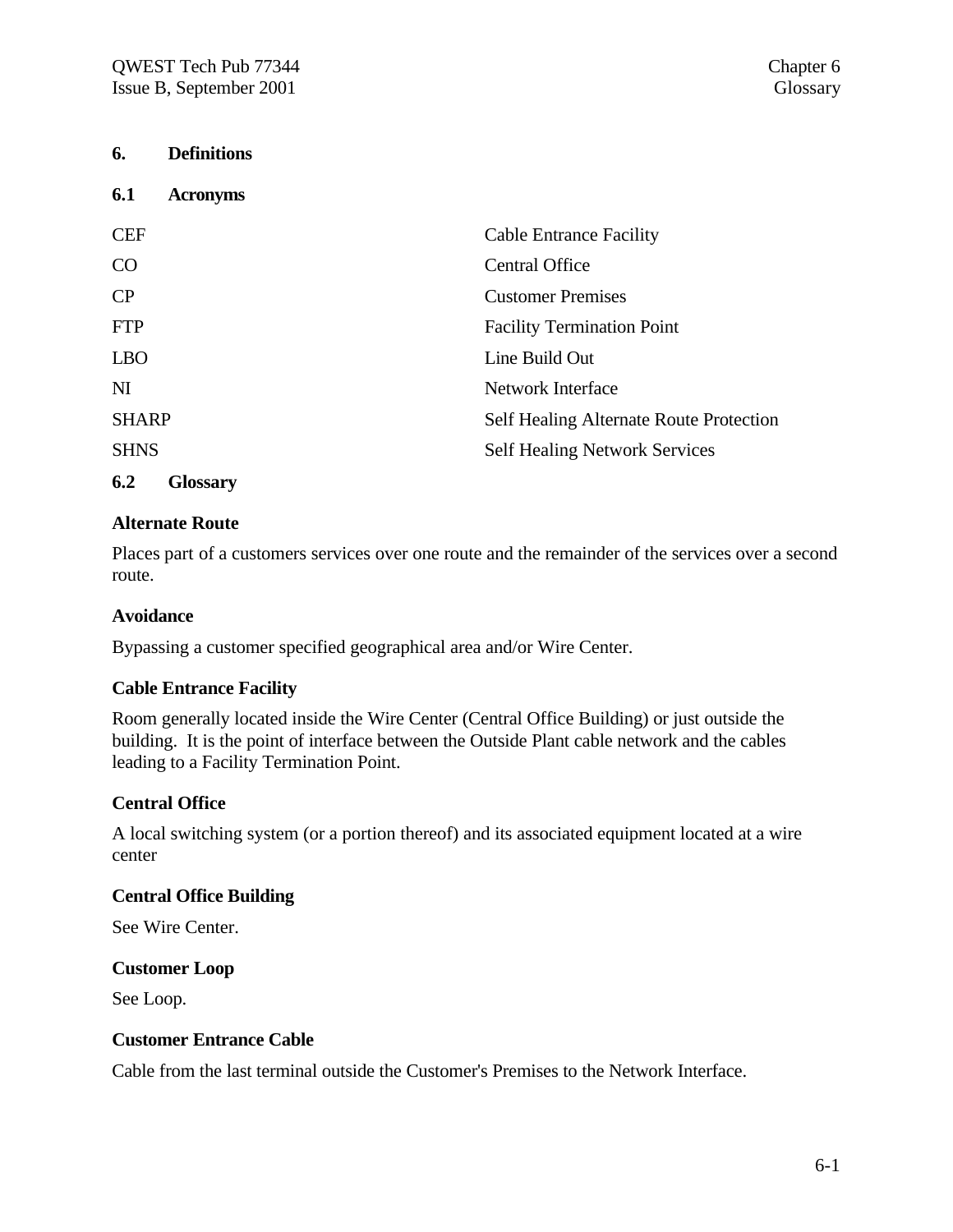## **Diversity**

Routing of customer circuits or access lines over physically separated facilities.

## **Facility**

Any cable, poles, conduit, microwave, carrier equipment, wire center distributing frames, central office switching equipment, computers (both hardware and software), business machines, etc., utilized to provide (1) the services offered by the Telephone Company, or (2) the services provided by an IC for its own use or for an IC end-user's use.

## **Facility Termination Point**

Generic term for the point of termination, in the Wire Center, for a cable pair, optic fiber, microwave signal, etc.

## **Foreign Exchange**

Telephone company line arrangement where calls placed into the switched network, from a customer location, enter the network through a Central Office located in a Wire Center (Foreign Wire Center) which is different than the one which normally serves the customer location.

## **Foreign Wire Center**

Building in which the Foreign Central Office is located.

## **Local Loop**

See Loop.

## **Local Wire Center**

The Wire Center which normally provides service to a customer.

## **Loop**

The facility which connects the Local Wire Center to the customer's location.

## **Main Distribution Frame**

(MDF) The physical location, in the Wire Center, where circuits on copper pairs are bridged, cross-connected or terminated.

## **Network**

The interconnected telecommunications equipment and facilities.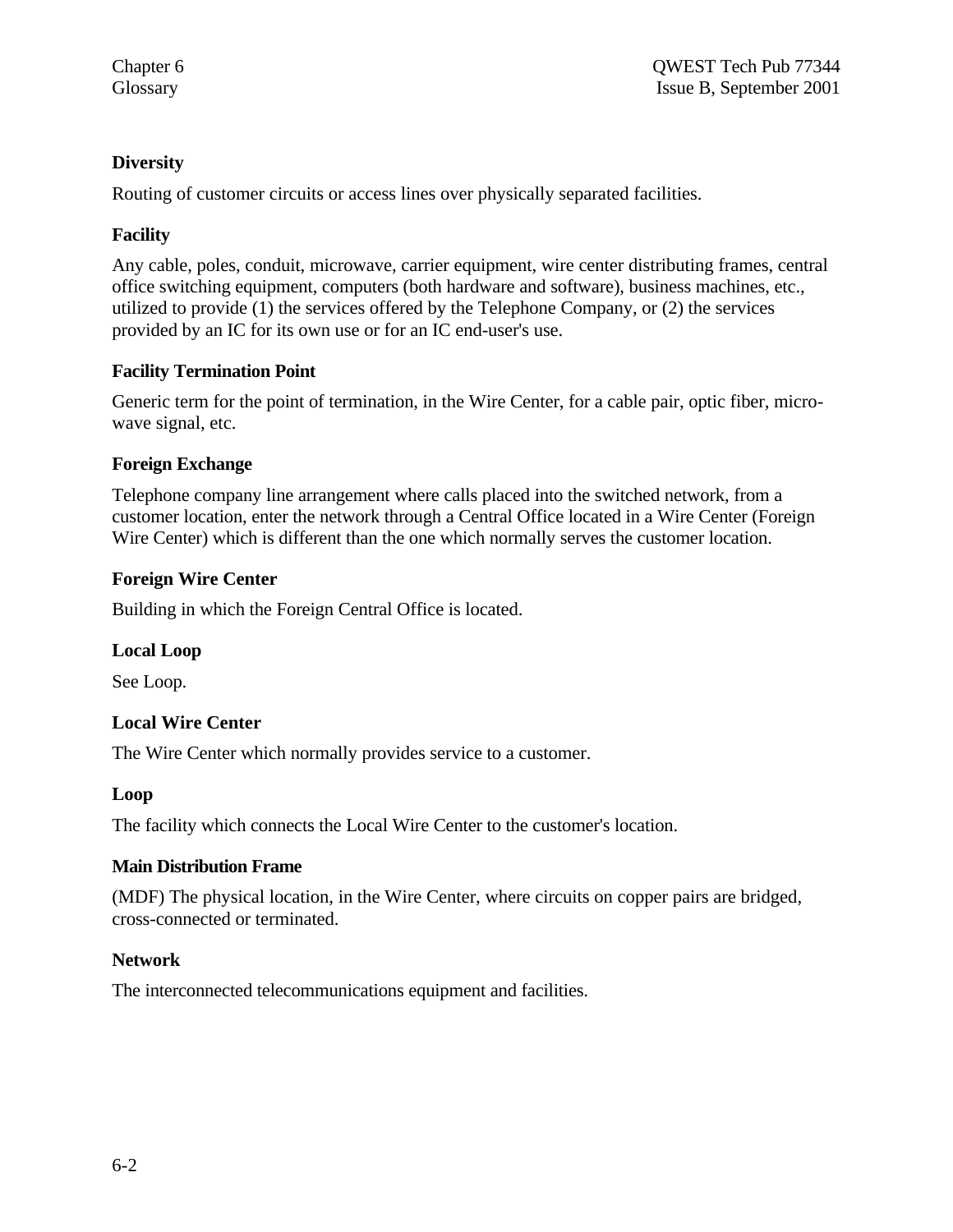## **Network Interface**

The point of demarcation on the end user's premises at which the Telephone Company's responsibility for the provision of Access Service ends.

## **Outside Plant**

All telephone company materials (cable, utility vaults, poles, terminals, underground conduit, etc.) beginning at the FTP, in the Local Wire Center, and ending at the Network Interface at the customer premises.

## **Redundant Route**

Places the same customer services over two separate routes.

## **Route**

The physical path established through a network for a particular circuit.

## **Serving Area**

Geographic Area which is normally provided telecommunication services via one Wire Center.

## **Serving Wire Center**

The term "Serving Wire Center" denotes a QWEST Central Office from which a dial tone for the Local Exchange Service would normally be provided to the demarcation point on the property at which the customer is served.

## **Tandem Office**

Major switching center for the switched telephone network. Interconnects local central offices as a central office interconnects individual customer lines.

## **Terminal**

In the loop, predetermined points of access designed to facilitate connection of the Customer Entrance Cable to the Outside Plant Facility.

## **Utility Vault**

An underground vault which is large enough for a person to work in, and into which cables enter. Previously referred to as a Manhole.

## **Wire Center**

The location of one or more local switching systems (or a portion thereof). A location at which customer loops converge.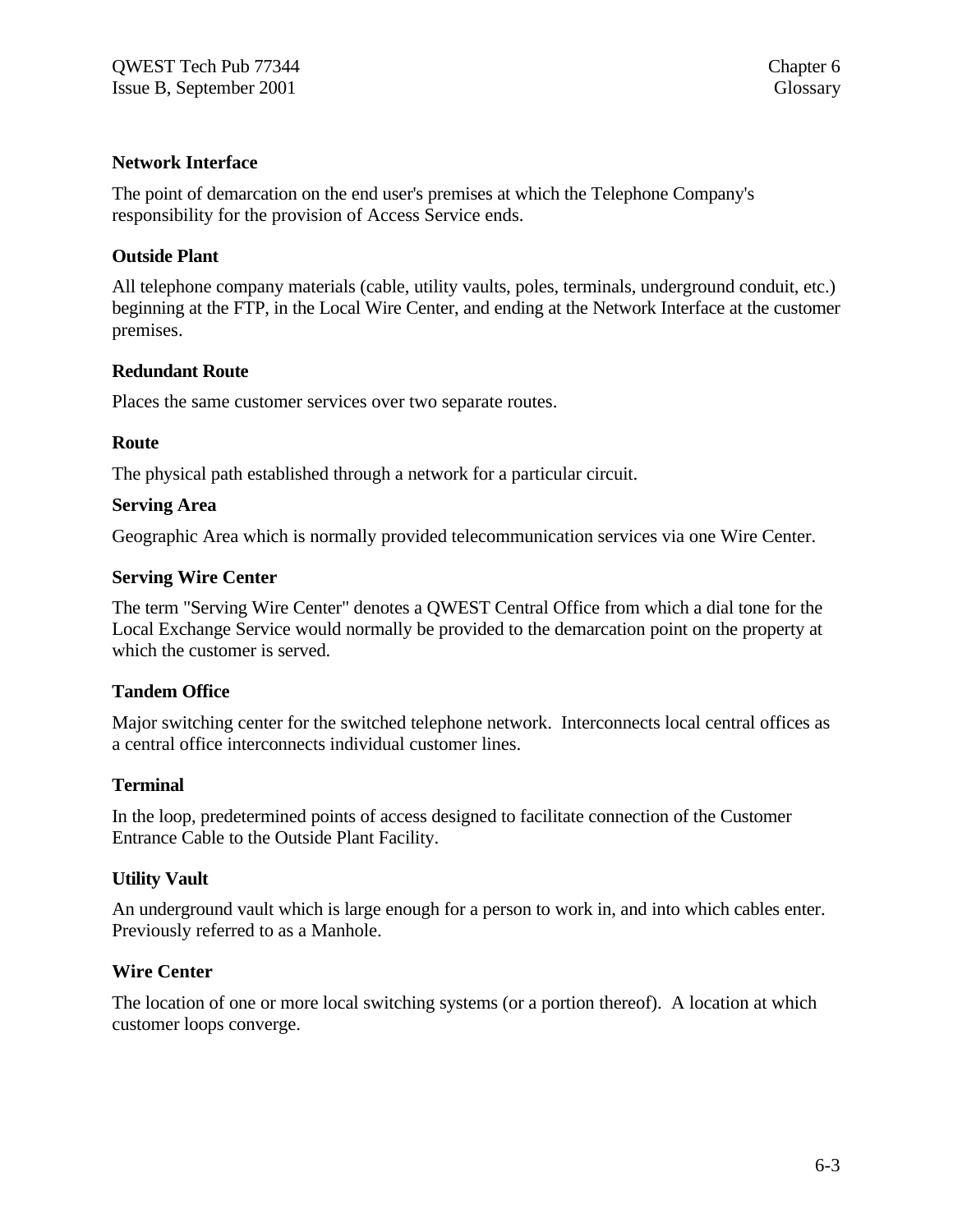## **Chapter and Section**

7.

## Page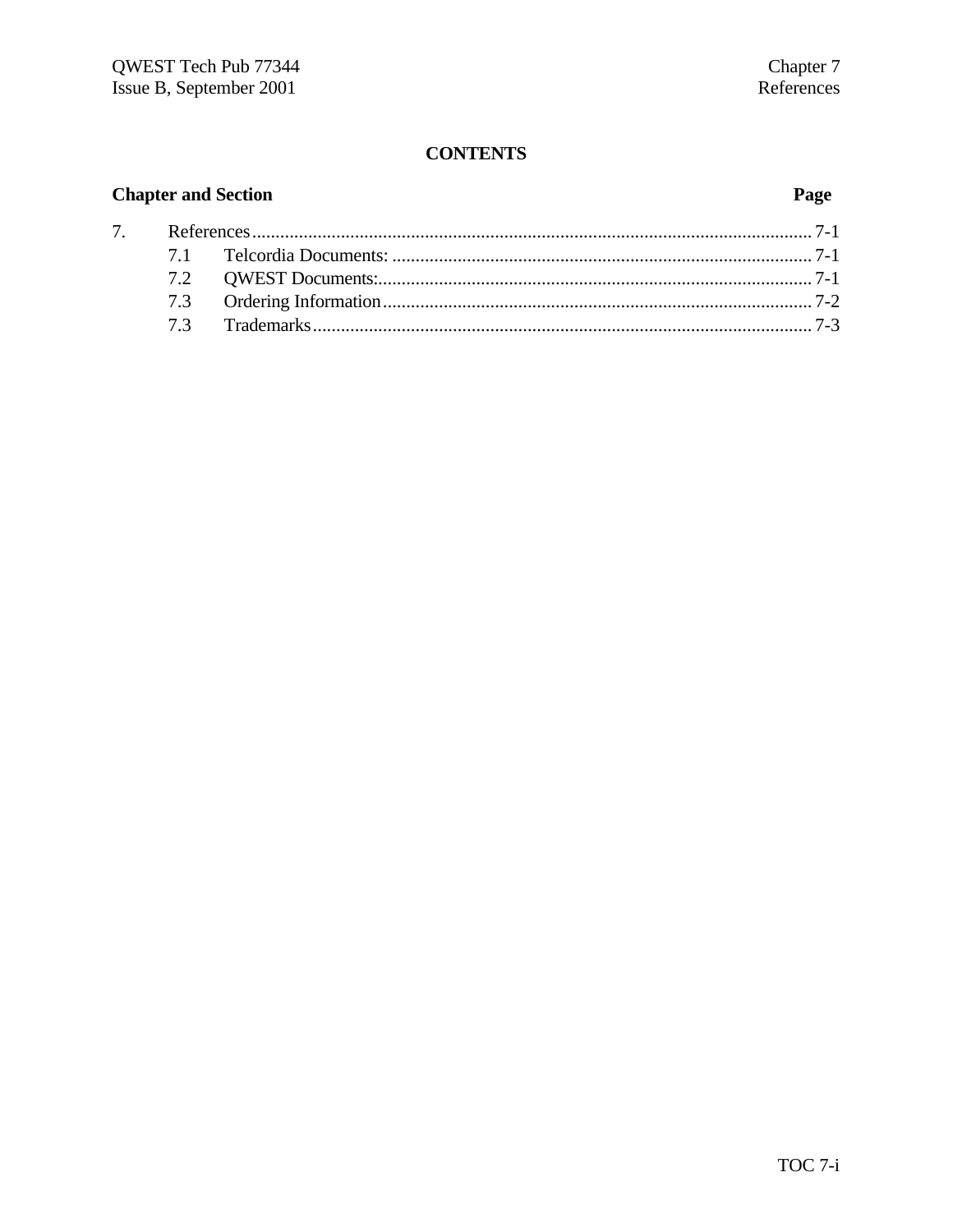## **7. References**

## **7.1 Bellcore Documents:**

| TR-NPL-000054 | High-Capacity Digital Service (1.544 Mbit/s) Interface Generic |
|---------------|----------------------------------------------------------------|
|               | <i>Requirements for End Users, Issue 1, 1989</i>               |

- **Note:** Paragraph 3.5.1 of TR-NPL-000054 is suspended and the customer signal at the Network Interface (NI) shall conform to the following: The Customer signal at the NI may be attenuated by the Line Build Out (LBO) of the registered terminal equipment, by any value required to meet requirements of FCC Rules and Regulations Part 68.308 for CSU Line-Build Out adjustment. Customer cable and wire attenuation between the CSU and NI must not exceed 5.5 dB. Customer calculations for setting the LBO option switch of their terminal equipment shall treat their cable and wiring attenuation as LBO for determining the final value needed.
- TA-INS-000342 *High-Capacity Digital Special Access Service Transmission - Parameter Limits and Interface Combinations*, Issue 1, February 1991 TR-NPL-000338 *Television Special Access and Local Channel Services Transmission Parameter Limits and Interface Combinations*, Issue 2, 1993

## **7.2 QWEST Documents:**

| <b>PUB 77309</b> | Voice Grade Special Service Basic Voice Transmission Parameters,<br>Limits and Interface Combinations, Issue C, September 2001                                                                                                                      |
|------------------|-----------------------------------------------------------------------------------------------------------------------------------------------------------------------------------------------------------------------------------------------------|
| <b>PUB 77311</b> | Analog Channels for Non-Access Service, Issue D, - July 2001                                                                                                                                                                                        |
| <b>PUB 77312</b> | <i><b>QWEST Digital Data Service, Technical Product Description,</b></i><br>Transmission Parameter Limits, and Interface Combinations, Issue G,<br>September 2001                                                                                   |
| <b>PUB 77324</b> | QWEST DS3 Service, Issue D, September 2001                                                                                                                                                                                                          |
| <b>PUB 77326</b> | <b>QWEST Private Line Commercial Video Service, Issue E, September 2001</b>                                                                                                                                                                         |
| <b>PUB 77332</b> | Self Healing Network Service, Issue L, January 2001                                                                                                                                                                                                 |
| <b>PUB 77340</b> | Self Healing Alternate Route Protections, Issue F, September 2001                                                                                                                                                                                   |
| <b>PUB 77375</b> | 1.544 Mbit/s Channel Interfaces Technical Specifications for Network<br>Channel Interface Codes Describing Electrical Interfaces at Customer<br>Premises and at QWEST Communications International Inc. Central<br>Offices, Issue D, September 2001 |